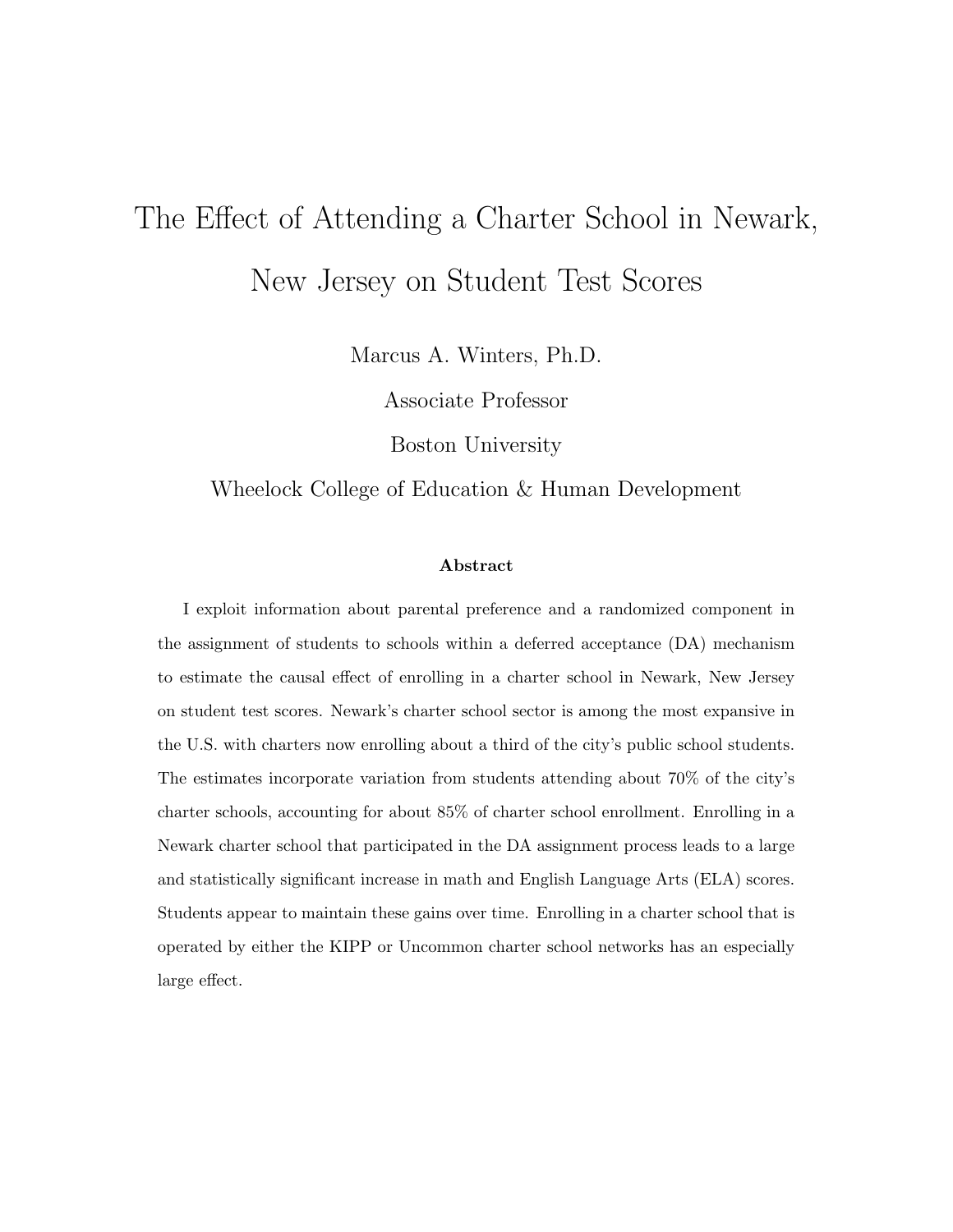## Acknowledgement

I received helpful comments from Brian Kisida, Nozomi Najajima, Joseph Waddington, and seminar participants at the Boston University Wheelock College of Education & Human Development as well as participants at the annual conferences of the Association for Education Finance and Policy and the Association for Public Policy Analysis and Management. Colin Shanks and Cheonghum Park provided excellent research assistance. The report was made possible through generous support from the Arnold Ventures philanthropy. Any views expressed by the author of the report do not necessarily reflect those of the funder, and Arnold Ventures has no editorial control over the reports' findings. All remaining errors are my own.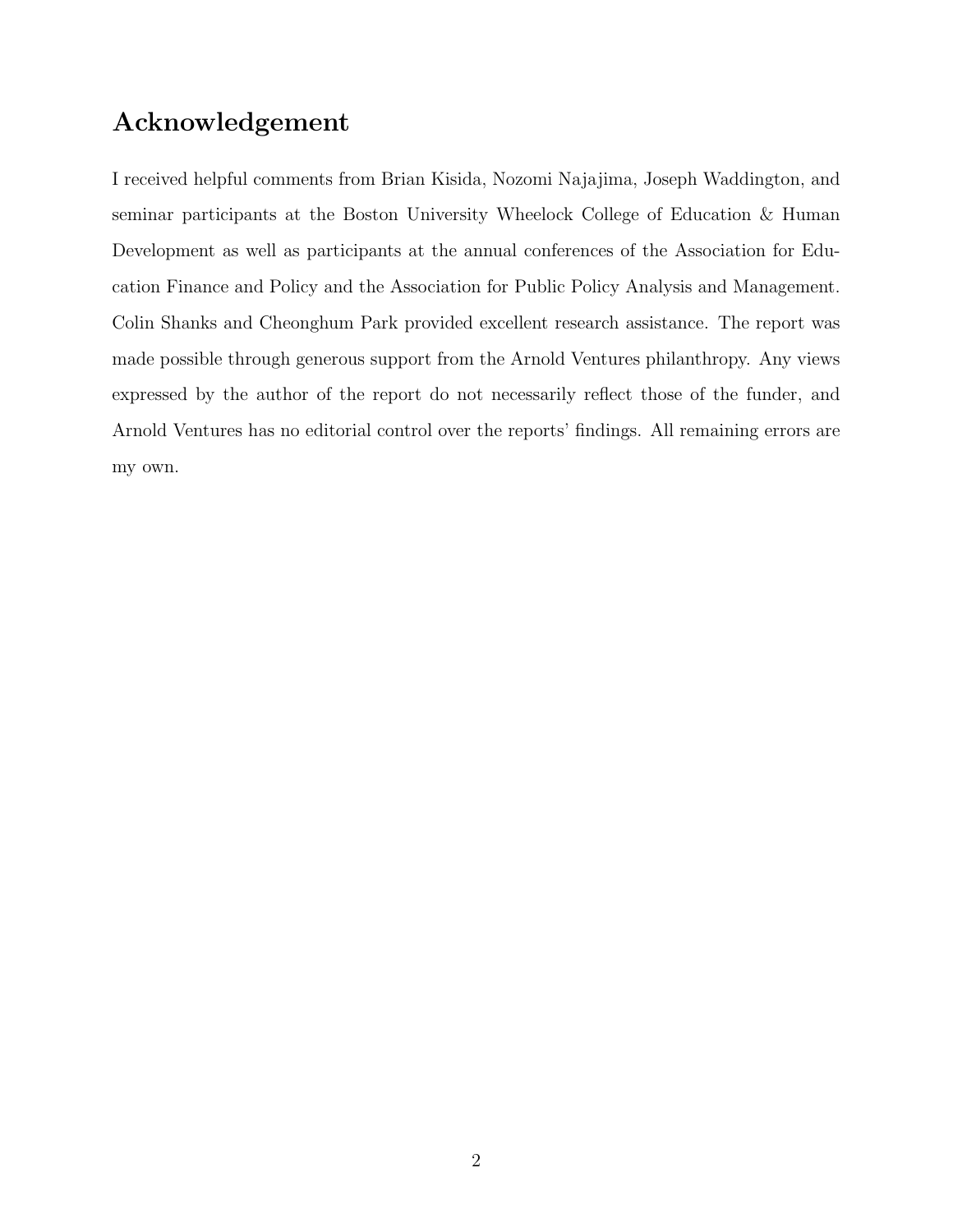## 1 Introduction

Charter schools have gained significant market share in several localities including the large urban areas of New Orleans, Washington D.C., Detroit, and Kansas City. At least a third of public school students attend charter schools in 16 districts, and at least a quarter of public school students enroll in charters in another 19 districts (Gerstenfeld et al. 2019). If charter schools are to revitalize public education in the way that some of their advocates envision, then they must maintain their effectiveness as the sector grows within localities. And yet, it is reasonable to suspect that local charter sectors might not scale well. For instance, large charter sectors might dig deeper into the local market for teachers and school leaders, necessitate more bureaucracy, or lead to changes in the characteristics of students who enroll in charter schools. Much of the prior charter school literature presents estimates that are limited to data from a selective subset of charter schools operating within the locality and/or take place in areas where charter schools enroll only a small minority of students (Clark et al. 2015; Furgeson et al. 2012; Dobbie and Fryer Jr. 2011, 2013, 2015; Hoxby et al. 2009). Studies that both take advantage of exogeneous variation in charter school enrollments and incorporate the large majority of charter schools operating within a highly concentrated charter sector are currently limited to Denver (Abdulkadiroglu et al. 2017) and Boston (Abdulkadiroglu et al. 2011; Cohodes et al. 2013; Angrist et al. 2013; Cohodes et al. 2019).

I contribute to the charter school literature by producing causal estimates for the effect of attending a charter school in Newark, New Jersey on student standardized test scores. Newark's charter school sector is among the most expansive in the U.S. with charters now enrolling about a third of the city's public school students. Legislatively-approved growth is projected to increase the proportion of the city's public school students attending charters to  $44\%$  by  $2022<sup>1</sup>$  Newark provides an especially salient policy setting in which to consider charter school impacts. Expanding the city's charter sector was among several reforms driven

<sup>1</sup>https://chalkbeat.org/posts/newark/2018/03/27/over-40-percent-of-newark-studentscould-attend-charter-schools-within-five-years-heres-how/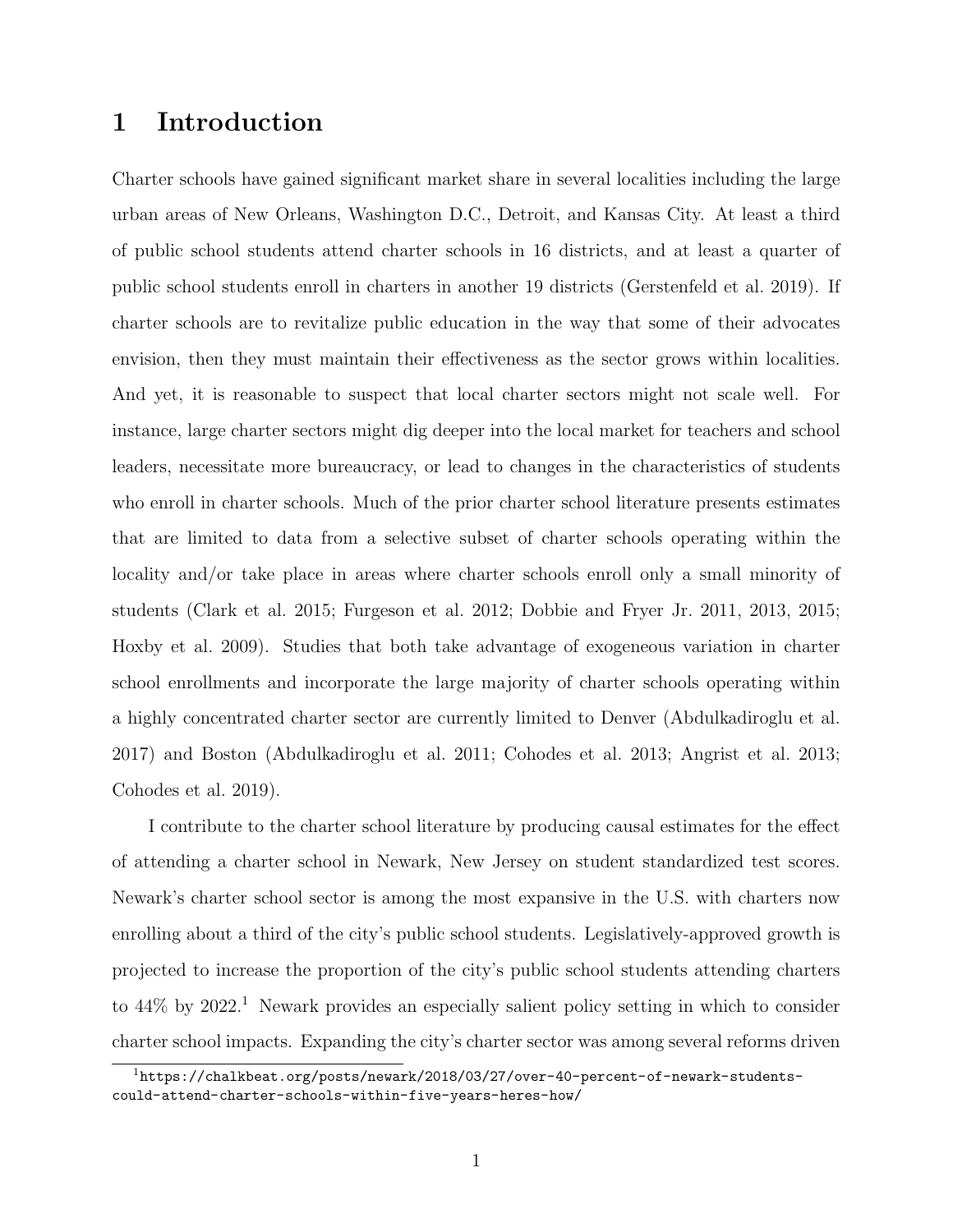by a \$100 million matching gift in 2010 from Facebook CEO Mark Zuckerberg and his wife Priscilla Chan aimed at reforming public education in the city. The couple announced the gift on the Oprah Winfrey show alongside then-governor Chris Christie and then-mayor and current U.S. Senator Cory Booker. These reforms were met with a mixed public reaction.<sup>2</sup>

I apply the approach for producing causal estimates within a deferred acceptance (DA) assignment mechanism recently developed by Abdulkadiroglu et al. (2017), which takes advantage of information about parental schooling preferences and a randomized component in school assignments. This approach allows me to produce causal estimates while employing variation from 70% of the city's charter schools, enrolling 85% of its charter school students.

I find that enrolling in a Newark charter school leads to a large<sup>3</sup> and statistically significant increase in math and English Language Arts (ELA) scores on average. Students appear to maintain these test score improvements over time. I find the potential for differences in the effect of enrolling in a charter school by student subgroup, though these models are estimated too imprecisely to detect such differences as significant.

I find meaningful differences in the impact of attending charter schools based on the school's operator. I find especially large test-score impacts from attending a participating charter school operated by one of two well-known Charter Management Organizations that operate schools in several localities across the nation: Knowledge is Power Program (KIPP) and Uncommon Public Schools. Charter schools operated by these providers are especially interesting because of their national reach, because they account for about half of Newark's charter school students, and because they both have previously been described as applying the "no excuses" approach that prior studies have found to be especially effective at improving student test scores (Dobbie and Fryer Jr. 2013; Abdulkadiroglu et al. 2011; Cohodes et al. 2013; Angrist et al. 2013; Cohodes et al. 2019; Abdulkadiroglu et al. 2017). I find that, taken together, enrolling in a charter school not operated by one of these two networks has on average no significant effect on ELA scores and a positive but more modest effect in

<sup>2</sup>For a detailed narrative account of Newark's school reforms following the Zuckerberg/Chan gift see Russakoff (2015).

<sup>&</sup>lt;sup>3</sup>The magnitude of the main effect is considered "large" according to the framework suggested by Kraft (Working Paper).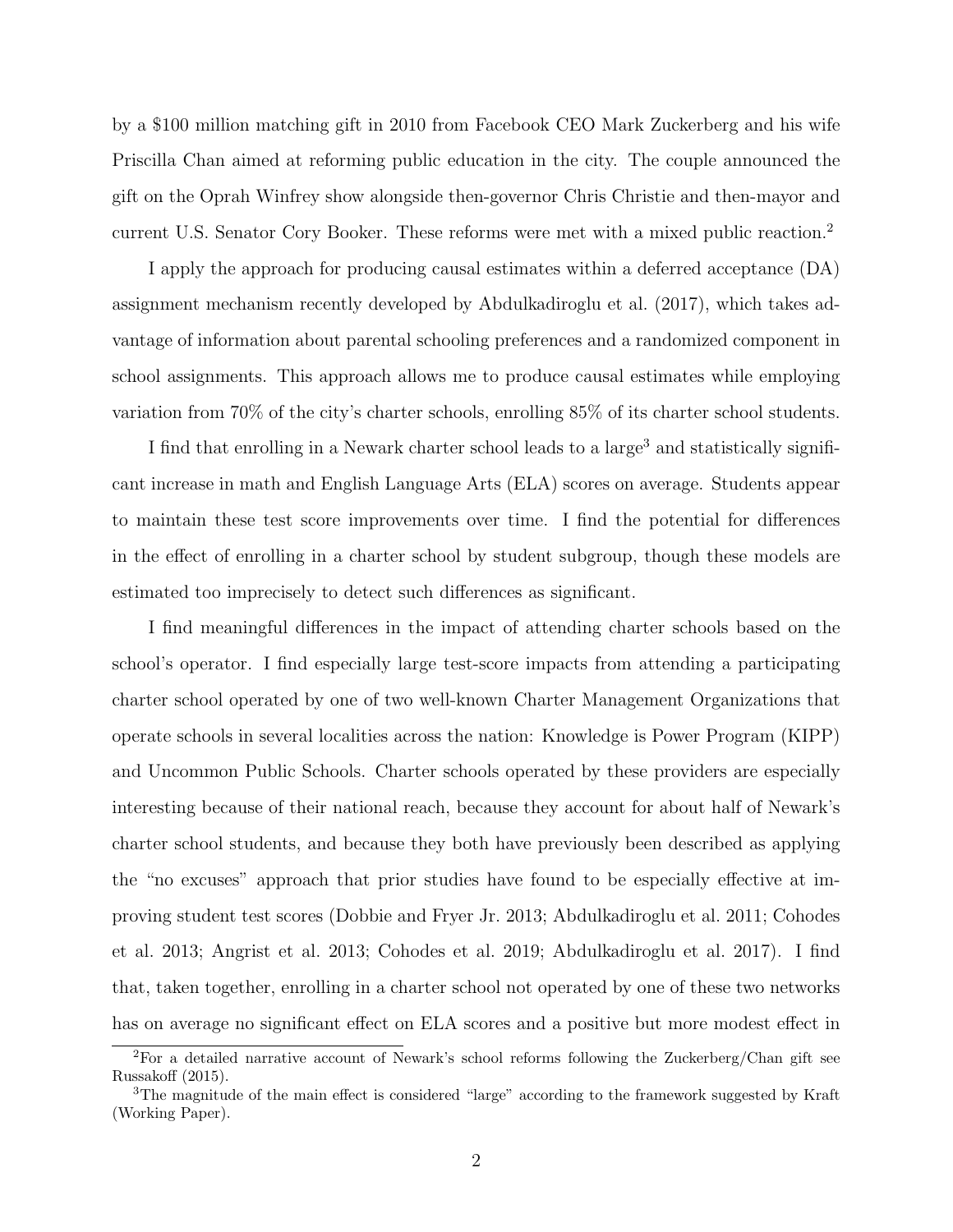math.

The remainder of this paper proceeds as follows. Section 2 describes the data used for the analysis. Section 3 first describes the DA mechanism used by Newark to assign students to schools and then the method that I use to incorporate information from that process to estimate the causal effect of enrolling in a charter school. Section 4 reports the results from the estimations. Section 5 concludes.

#### 2 Data

I combine data from two sources. First, I acquired from the New Jersey Department of Education longitudinal administrative data for students attending traditional public and charter schools in Newark from 2013-14 through 2017-18. Relevant data elements include student test scores, demographics, and school enrollments.

The administrative data is matched to records from Newark Enrolls, the city's common enrollment assignment mechanism. My analysis relies on the data that the city used to match students to schools for the 2014-15 and 2015-16 school years, which were the first two years of the system. These data include school preference orderings and the school assignments resulting from a deferred acceptance algorithm. Participants in the common enrollment system were matched to the state administrative data by first and last name, date of birth, race/ethnicity, gender, and the grade level to which they were applying for enrollment.

The dependent variable in my analysis is each student's test score on the state's math or ELA exam, standardized by subject, grade, and year. Newark students were typically tested in grades three through nine prior to the 2014-2015 school year; thereafter, testing was expanded to include most students enrolled in grades nine through  $11<sup>4</sup>$ . The estimation sample includes students who participated in the initial assignment round of the Newark

<sup>&</sup>lt;sup>4</sup>In the 2014-2015 school year, New Jersey transitioned its mathematics and ELA standardized testing from the New Jersey Assessment of Skills and Knowledge (NJASK) to exams provided by the Partnership for Assessment of Readiness for College and Careers (PARCC).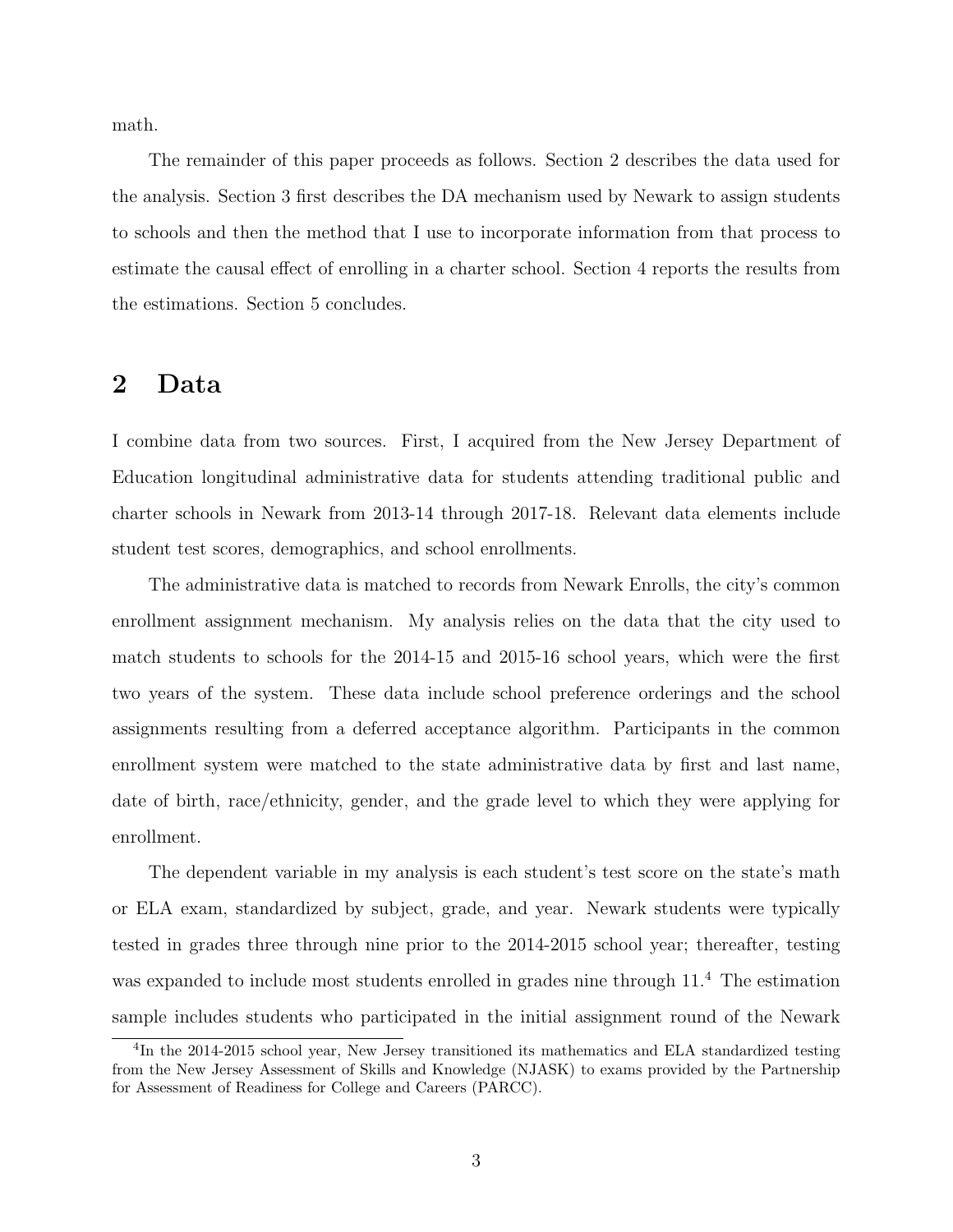Enrolls process that are successfully matched to records in the NJDOE data with nonmissing test scores.<sup>5</sup> All students in the estimation sample also have valid test scores in the year prior to assignment for use as a control, which excludes students seeking seats in grade three.

I report results from the primary analysis that combines students from the first and second years of the DA system into a single regression. The dependent variable is thus the student's standardized score a given number of years following initial assignment. For example, the analysis of test scores one year following assignment uses the spring 2015 score for students who participated in the 2014-15 DA process and the spring 2016 score for students who participate in the 2015-16 DA process. The Appendix reports results for each of the cohorts separately.

#### 3 Empirical Strategy

#### 3.1 Deferred Acceptance Assignment to Schools

My approach takes advantage of information about parental preferences and student assignments under the city's common enrollment system that applies the DA mechanism for assigning students to schools first developed by Abdulkadiroglu and Sonmez (2003). Newark first used this enrollment system, branded Newark Enrolls, to assign students to all traditional public and magnet schools as well as a large subset of charter schools that chose to participate for the 2014-15 school year.<sup>6</sup> Appendix Table 1 lists and classifies the participation status of each charter school by assignment year.

Each spring, parents submit to the centralized school district a rank-ordered list of school preferences for their child's enrollment the following year. Students are guaranteed admission to their current school if it offers the necessary grade level. Schools submit their

<sup>5</sup>Newark Enrolls included a second round for students who had not initially participated, were unmatched in the first round, or were unsatisfied with their initial assignment. As re-entry into the second round is potentially endogenous, I only consider participants in the first round.

<sup>6</sup>Early in its history, Newark Enrolls was branded as One Newark. Newark Enrolls replaced lotteries or other selection mechanisms previously used by participating charter schools.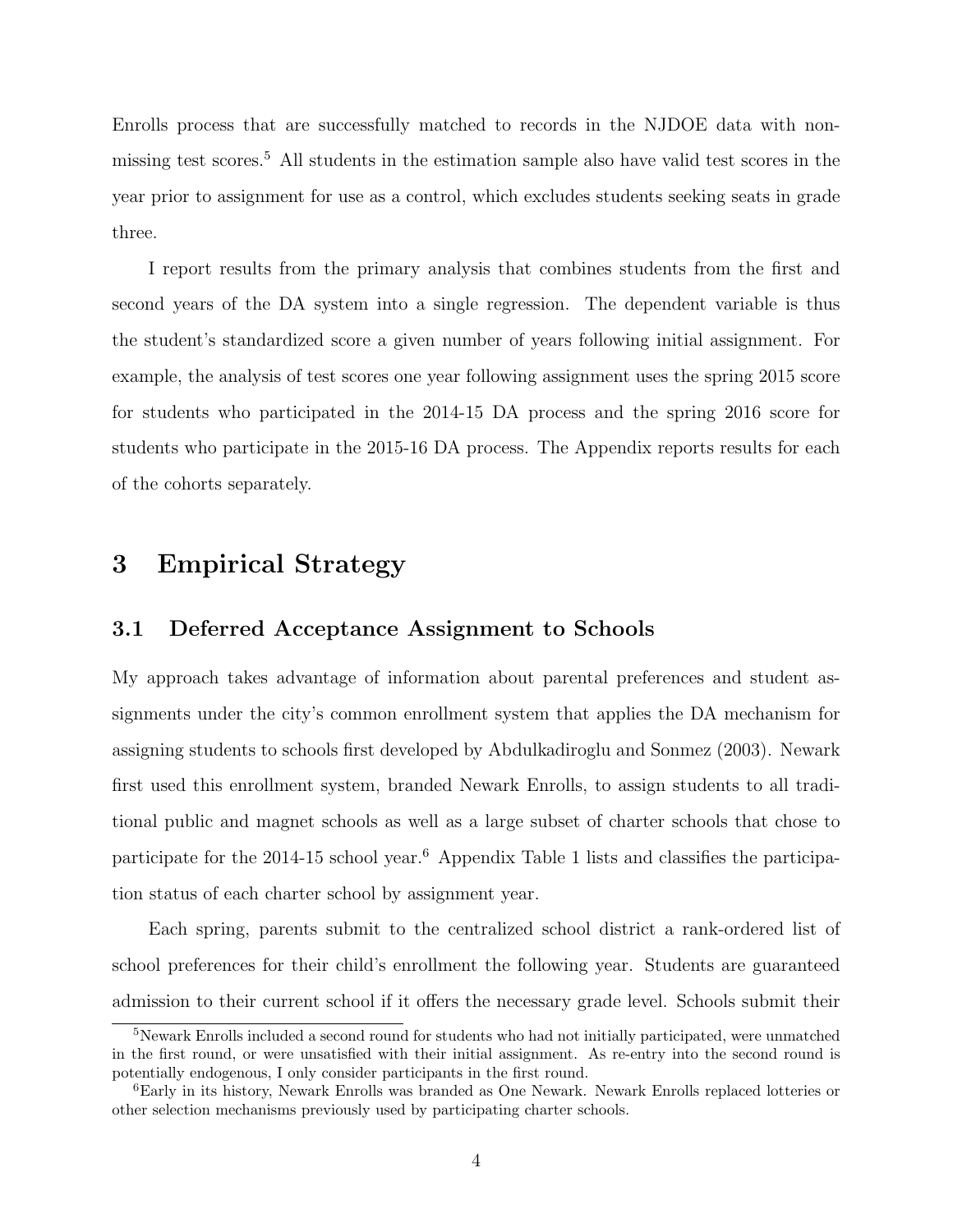number of available seats in each grade. Schools also have ranked priorities for students based on a few factors. Siblings of students currently enrolled in a school are given first priority, followed by students who live in the neighborhood surrounding a school. In Newark, schools with below average enrollments of students in special education and students eligible for free or reduced priced lunch give a priority to the number of students with those characteristics necessary to bring their proportion within the school up to the citywide average. Magnet schools additionally provide a rank ordered list of applicants based on interviews and other criteria. Finally, students are provided with a randomly generated lottery number that is used to break ties for students whose characteristics give them equal priority status.

Newark Enrolls then uses the parental preferences and student priority categories to assign students to schools via a DA algorithm. Each student is considered for their first preference school, and students are ranked according to their priority status and assigned random number. If the number of students listing a school is less than or equal to the number of seats available in a given grade, these students are provisionally assigned to that school. If instead the number of applicants exceeds the number of available seats, those students below the allocation cutoff are then considered for their next most preferred school via the same process along with the students provisionally assigned in the first step. Thus, a student may "bump" another student provisionally assigned a seat in the first stage if they have a higher school priority category, or the same priority category combined with a more preferred lottery number. This process is repeated iteratively until all students are assigned to a school or have exhausted their list of schools. If a student fails to obtain a seat at any of their listed schools and their current school offers their grade, they are reseated at their current school or a "guaranteed" school most often based on their residence.

Unfortunately, the district was unable to provide the specific algorithm used to assign students, and thus I was forced to replicate the assignment mechanism. Some data limitations prevent me from fully replicating the process. First, due to not knowing the number of available seats for each school-grade combination, I instead estimate this based on the number of seats assigned less those that appear to be assigned based on re-seating for students who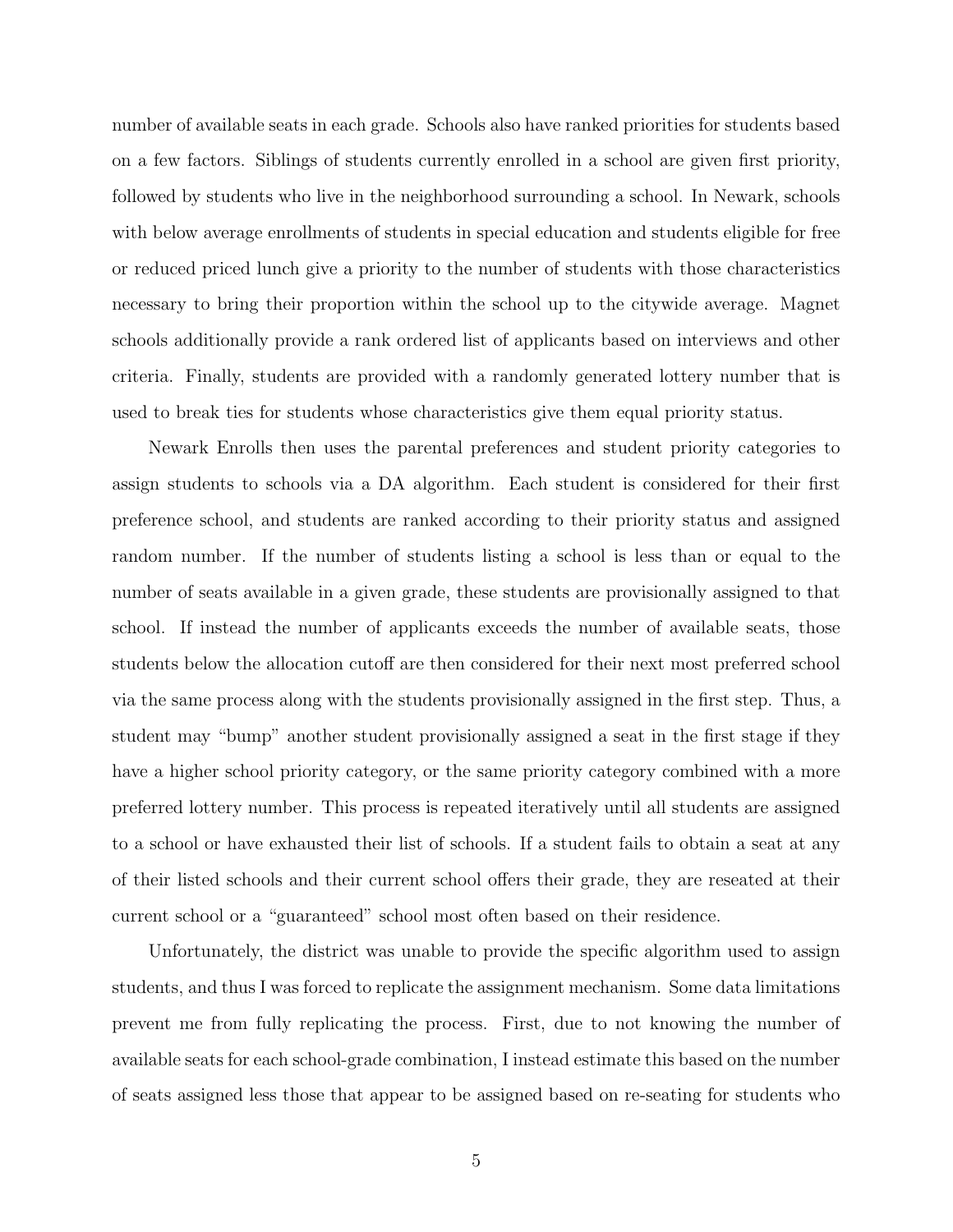exhausted their preferred school list. Second, the district did not provide the preferences of magnet schools. I instead infer these based on actual student assignments to magnet schools. Third, I did not have access to the exact details of priority assignment for special education or free lunch students; no attempt to replicate it improved assignment accuracy so this priority is omitted. Lastly, for the spring 2015 lottery, I do not have the results of the initial round of the algorithm; I instead use the final results after the second round and any manual adjustments made by Newark Enrolls. Despite these limitations, I am able to replicate the true seating assignments for  $85\%$  of participating students.  $7$ 

#### 3.2 Estimating the Effect of Enrolling in a Newark Charter School

I am interested in estimating the effect of enrolling in a charter school on later student test scores. In the absence of endogeneity in the relationship between charter assignment and eventual enrollment, the causal relation of interest could be found via the coefficient  $\beta$  in the equation:

$$
y_{it} = \alpha + \beta C_{iT} + \gamma X_{iT} + \epsilon_{it} \tag{1}
$$

Where  $y_{it}$  is the test score of student i at time t,  $X_{iT}$  is a vector of demographic controls and prior test score,  $C_{iT}$  is an indicator for student enrollment in a charter school in the year following participation in Newark Enrolls in year T, and  $\epsilon_{it}$  is an error term. Direct estimation of (1) via OLS, however, may be biased in the scenario that enrollment in a charter school at time T is correlated with unobserved student characteristics that also affect  $y_{it}$ .

The first step to account for this concern is to instrument for enrollment using assignment to a charter school under the Newark Enrolls DA algorithm. The second step to control for unobserved student type is to use the propensity score control method developed in Abdulkadiroglu et al. (2017)'s estimation of the effect of attending a charter school in Denver.

<sup>7</sup>The results are not sensitive to changes in how student assignments are modeled. The preferred results reported in the paper use the version of the assignment algorithm for each cohort year that assigned the highest percentage of students to the school to which they were actually assigned when using lottery numbers used by the city for student assignments.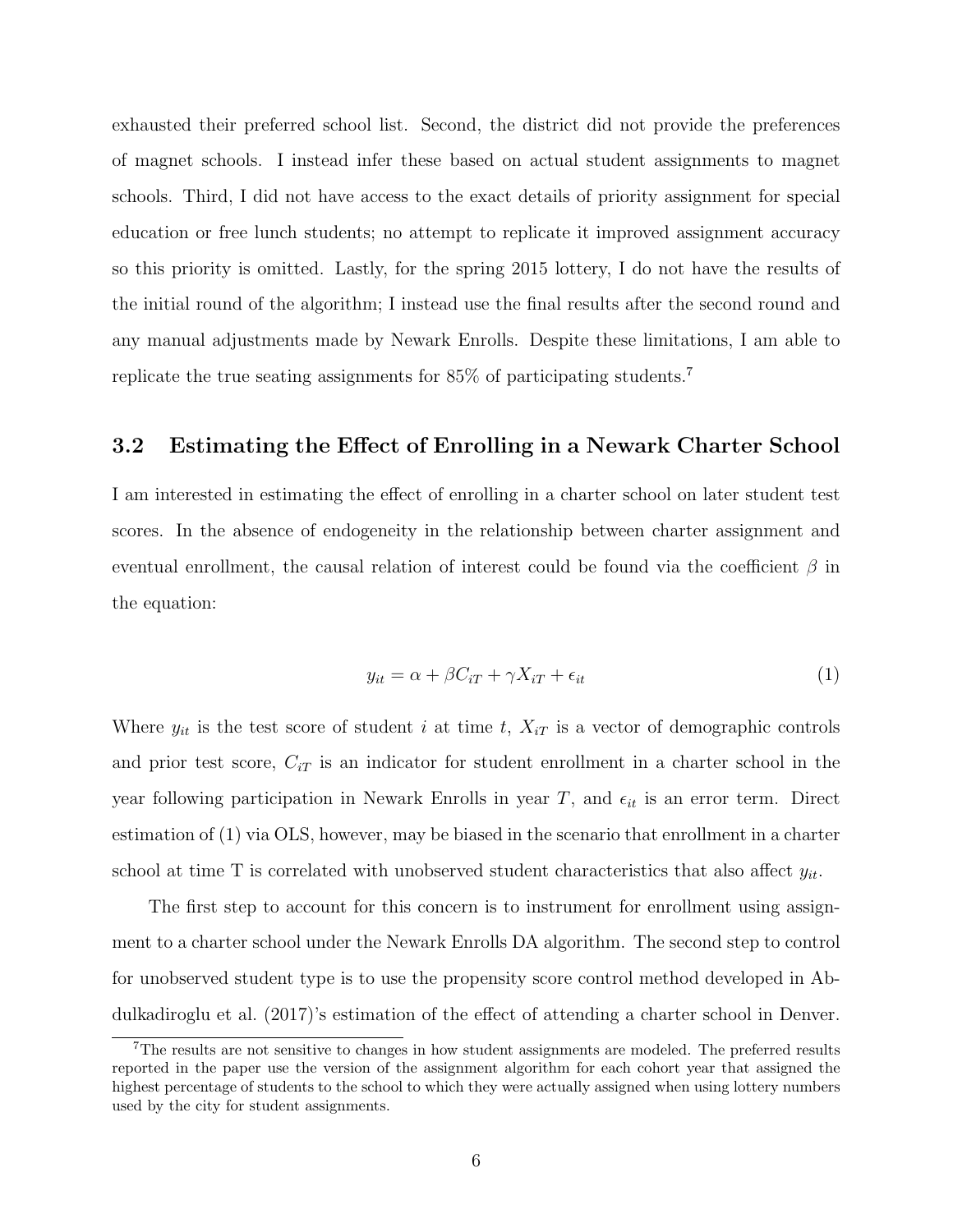This method allows me to parsimoniously control for student type as indicated by their submitted preferences while still recovering the full range of quasi-experimental variation in the data. To do this, I run 500 simulations in each cohort where I generate new random lottery numbers for each student and estimate the likelihood of a given student being assigned to a charter school with the proportion of simulations resulting in charter assignment. This propensity score is then used as a control variable. Intuitively, this takes advantage of the fact that conditional on a student's priority status and submitted preferences, actual assignment is determined by the randomly generated lottery number. Controlling for the propensity score allows me to exploit this conditionally random variation in assignment; in effect, it compares students who did or did not enroll in a charter school while holding constant any differences in likelihood of enrollment stemming from their preferences and priority status at each charter school.

This process thus modifies (1) to:

$$
y_{it} = \alpha + \beta \hat{C}_{iT} + \gamma X_{iT} + \delta p_{iT} + \epsilon_{it}
$$
\n<sup>(2)</sup>

Where  $\hat{C}_{iT}$  instruments for charter enrollment  $C_{iT}$  with charter assignment and  $p_{iT}$  is the student's simulated propensity score for charter assignment. The exclusion restriction assumes that conditional on assignment propensity and the other covariates, assignment to a charter school is associated with charter enrollment but has no other impact on student outcomes. I estimate (2) using 2-stage least squares.

The coefficient  $\beta$  from (2) can be interpreted as the local average treatment effect of attending a Newark charter school for applicants who enroll in a charter school following an offer through Newark Enrolls. This estimate treats as non-compliers students who decline an original charter school assignment or who enroll in a participating charter school due to participating in a subsequent Newark Enrolls round or other avenues. The central assumption for interpreting  $\beta$  as the causal effect of charter school attendance is that the DA mechanism assigns applicants with the same preferences and priorities for assignment to a school with equal probability.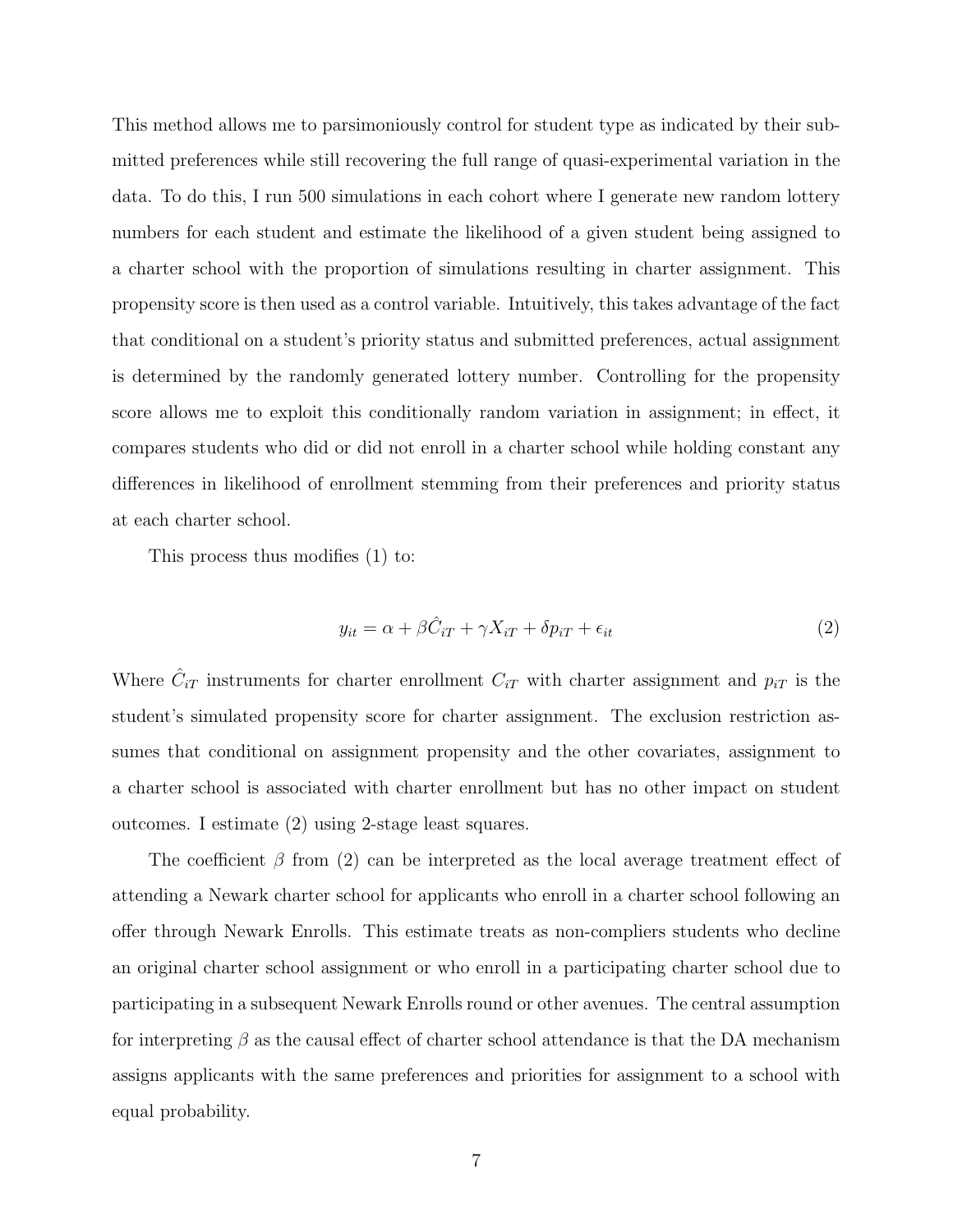Following Abdulkadiroglu et al. (2017), I also look for heterogeneity in treatment effects across different school types. I estimate models that follow the same procedure as (2) but that instead of generating a single propensity score for attending a charter school, generates multiple propensity scores for attending a charter school run by either KIPP or Uncommon or a charter school run by a different entity.

The use of a centralized enrollment system allows me to use identifying variation from a much broader set of charter schools than is often available when measuring the effect of attending a charter school in other localities. First, the availability of a centralized data set removes the need to acquire historical lottery records from each charter school individually, which often leads to the exclusion of many charter schools in a locality. In addition, the estimated charter school impact is not limited to only students attending charter schools that are oversubscribed. All students with a probability of charter school assignment between zero and one contribute to the identification of  $\beta$ .

#### 3.3 Covariate Balance

Accounting for the propensity score is intended to control for potential bias from unobserved characteristics that are associated with both charter assignment and later student test scores. I test the plausibility of this method by evaluating whether the covariates are balanced between those offered and not offered a charter seat when controlling for the propensity score.

Columns 1 through 4 of Table 1 show that there are large differences in the characteristics of all Newark students, students who participate in Newark Enrolls, and participating students with propensity scores strictly between zero and one. Columns 5 and 7 report the coefficient from a regression of charter assignment and a cohort indicator on each respective characteristic with and without controlling for students' propensity scores, and Columns 6 and 8 report the p-values for inference on those coefficients, respectively.

[Table 1 about here.]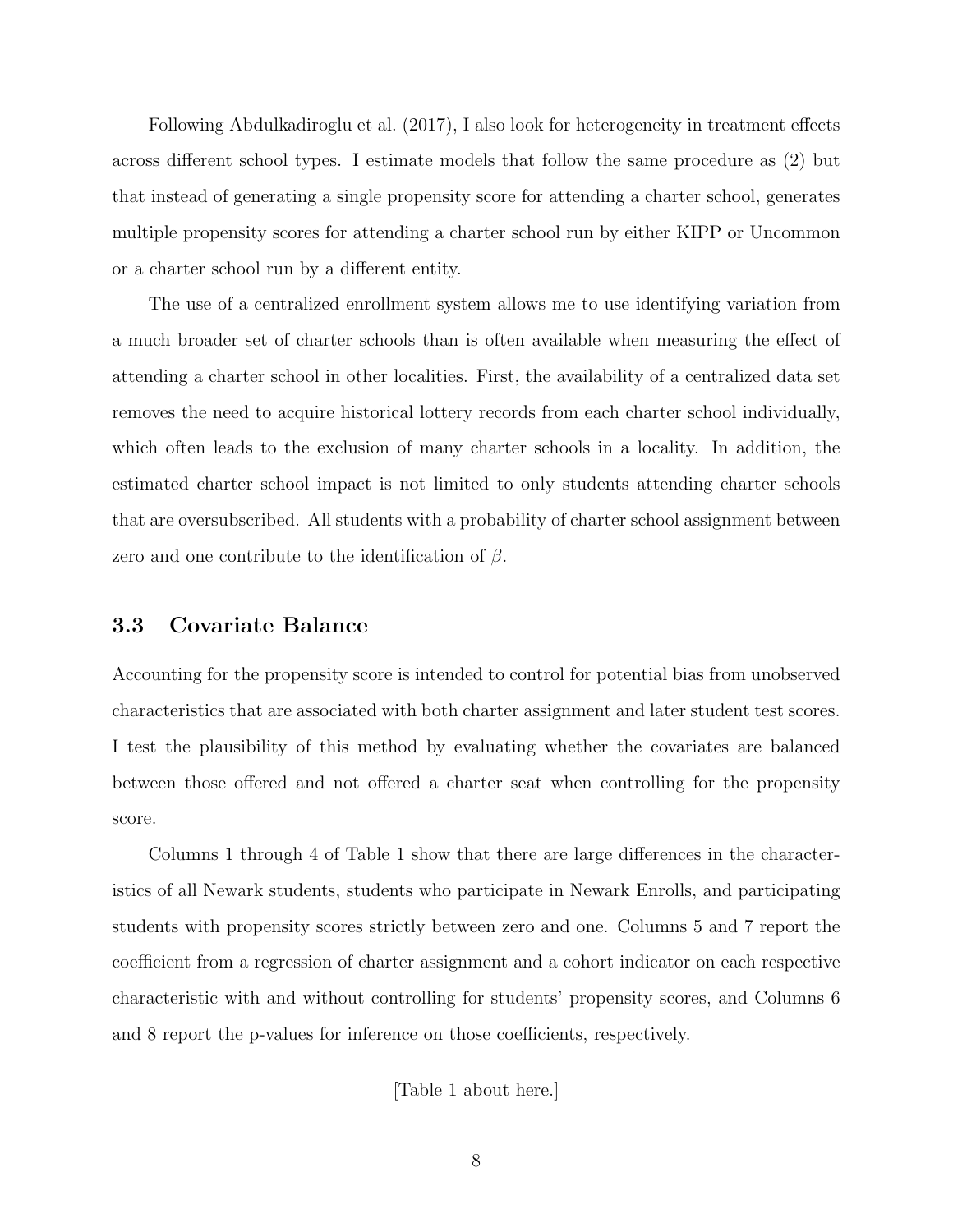Restricting the sample to students with charter propensity between zero and one and conditioning on charter propensity greatly diminishes many of the baseline differences between those offered or not offered a charter school seat. After conditioning on the propensity score there remain no significant differences at the 5% level, though there are marginally significant differences in the probability that the student is female and the probability that the student attends a charter school in the previous year. The unadjusted pre-assignment differences in other important attributes such as the student's race/ethnicity, eligibility for free lunch or reduced priced lunch, and baseline math and ELA score are statistically insignificant. A joint F-test on all of the covariates listed fails to find an overall significant difference in the adjusted baseline characteristics of those offered or not offered a charter school seat, though it is somewhat disconcerting that the test only slightly misses the threshold for marginal significance at the 10% level.

The existence of some marginally significant differences in the baseline characteristics of those students who are or are not assigned to charter schools even after conditioning on the propensity score is likely due to the incomplete modeling of the assignment process described in Section 3.1. Even these slight differences in covariate balance are cause for some caution when applying a causal interpretation to the estimates. The primary regressions directly account for the differences in the above observed characteristics. The potential concern, however, is that the existence of these observed differences imply that there could also be unobserved differences between the charter and non-charter groups for which the model does not account.

In the results described below, I address the potential that the propensity score does not sufficiently create like comparison groups by showing that the estimated effect of attending a participating charter school is very similar in models that control for the propensity score and other observed covariates listed in Table 1 and in models that control only for the propensity score. This pattern of results implies that the propensity score itself sufficiently controls for the observed characteristics in the comparison for students attending a participating school. It is reasonable, then, to assume that the propensity score also accounts for unobserved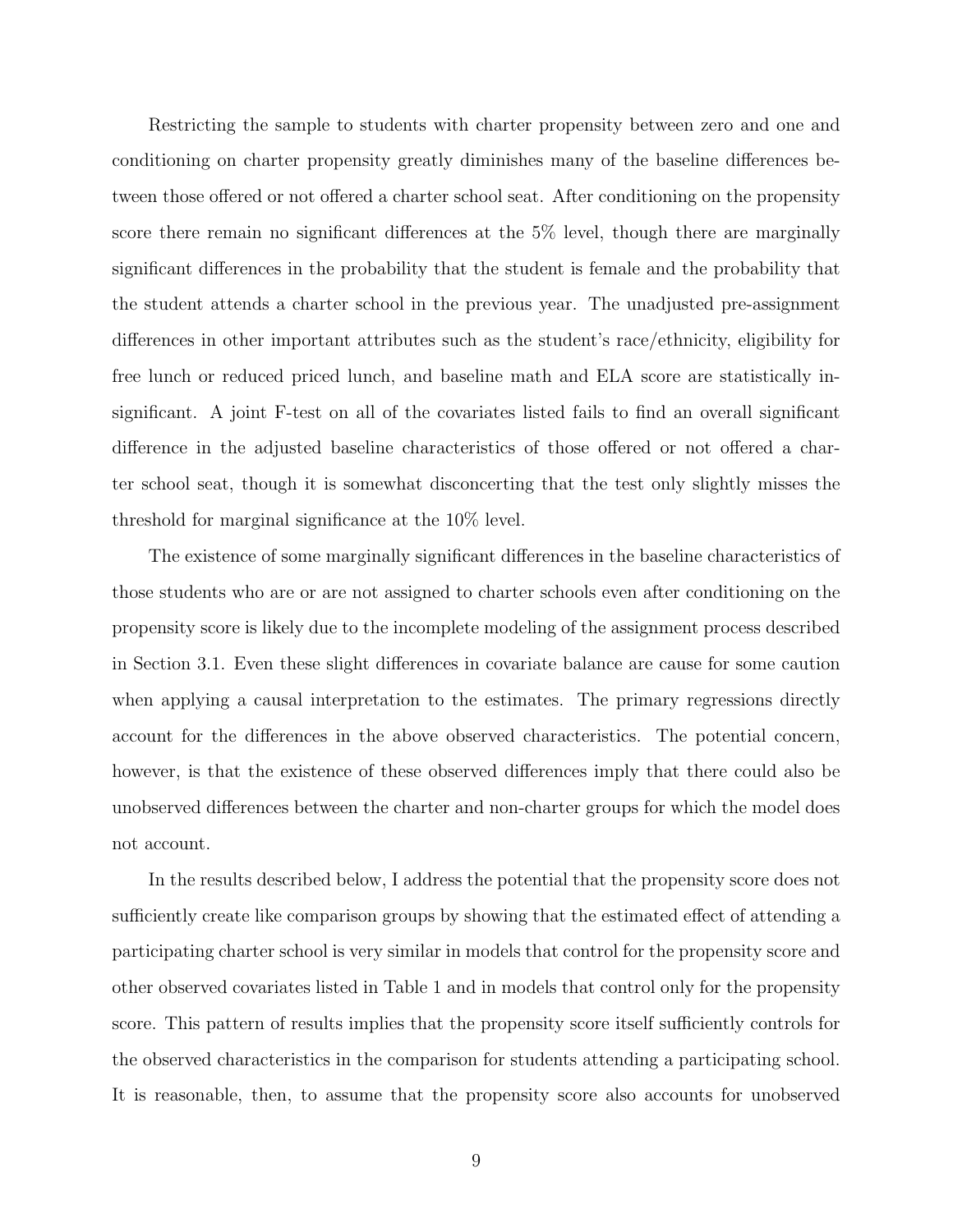differences between charter school and non-charter school students.

### 4 Results

Tables 2 and 3 report the results for the estimated effect of enrolling in a participating charter school on student math and ELA scores one through three years later. The tables report results from models that evaluate the effect of enrolling in any participating charter school according to (2), and from models that separate the effect of attending a charter school operated by either KIPP or Uncommon or another participating charter school. The latter specification includes separate propensity scores for each charter school subcategory. Tables in the Appendix demonstrate that the results are qualitatively similar when each cohort is analyzed separately.

[Table 2 about here.]

[Table 3 about here.]

Let us focus first on the main set of results in the top panel, which are derived from models that control for the propensity score and baseline observed characteristics. In columns 1, 4, and 7, I first consider the results from models that aggregate all participating charter schools. Enrolling in a charter school that participated in Newark Enrolls rather than a traditional public school leads to an average increase of 0.263 and 0.246 standard deviations in a student's score that spring in math and ELA, respectively. Students appear to maintain these effects into later years.

Columns 2, 5, and 8 separate participating charter schools according to whether or not they are operated by KIPP or Uncommon. Attending a charter school operated by KIPP or Uncommon leads to substantial test score improvements in both subjects. Taken together, enrolling in a participating charter school that is not operated by one of those networks has an initial positive effect on student math performance, though the effect is less than a third of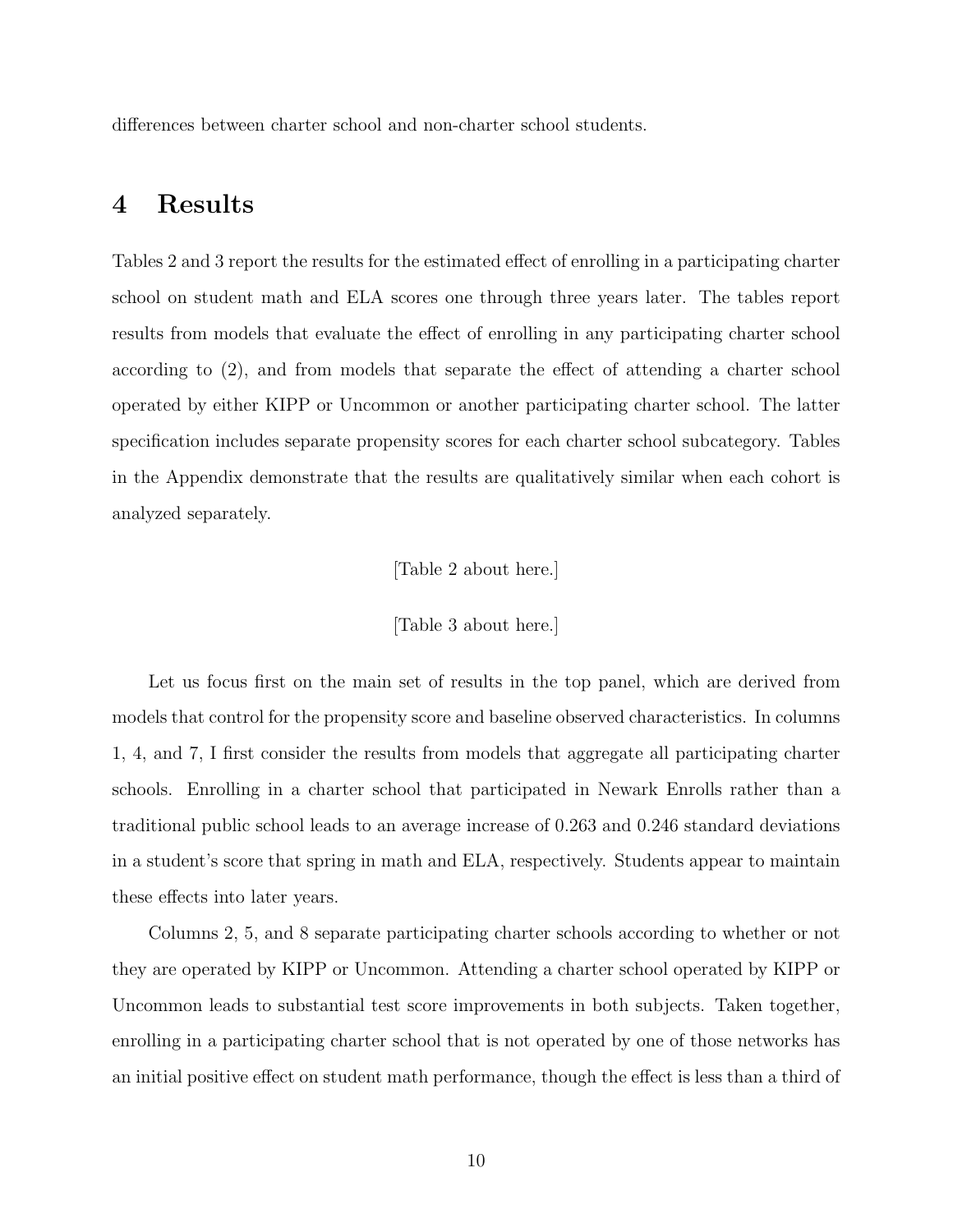the size of the impact of attending a school operated by KIPP or Uncommon. In aggregate, I find no significant effect from attending a school not operated by KIPP or Uncommon.

Though it cannot be given the same causal interpretation, it is notable that the results suggest a positive relationship between attending a charter that did not participate in the Newark Enrolls process and later student outcomes. This result is useful if only because it suggests that the main results for the impact of attending a participating charter school are not likely to be driven by the most effective charters choosing to participate in the common enrollment system while the least effective schools are removed from the analysis.

The results reported in the bottom of Tables 2 and 3 derive from models that control for charter assignment propensity but do not directly control for other baseline student characteristics. These analyses serve as a robustness test for the causal interpretation of the estimates. As expected, removing the baseline covariates decreases the precision of the estimate relative to the respective estimate reported in the top panel. However, removing the control for baseline characteristics has very little impact on any of the estimates for the effect of attending a charter school that participated in the DA enrollment system. In contrast, removing these control variables leads to a dramatic increase in the estimated effect of attending a non-participating charter school. This pattern of results is consistent with providing a causal interpretation to my main estimates. In particular, the propensity score itself sufficiently accounts for the potentially confounding influence of observed baseline differences between those offered or not offered charter school enrollment (including baseline test score and race/ethnicity). Thus, it is reasonable to suspect that controlling for the propensity score also sufficiently accounts for other baseline differences between the groups that I do not directly observe.

Table 4 reports the results from models that restrict the analysis to include students in particular subgroups of interest. There appear to be some differences in the effect of enrolling in a charter school by student subgroup, though the models are estimated too imprecisely to detect the differences as significant. Notably, the estimates from the one-year effects are uniformly positive and in several cases are statistically significant. Indeed, with the exception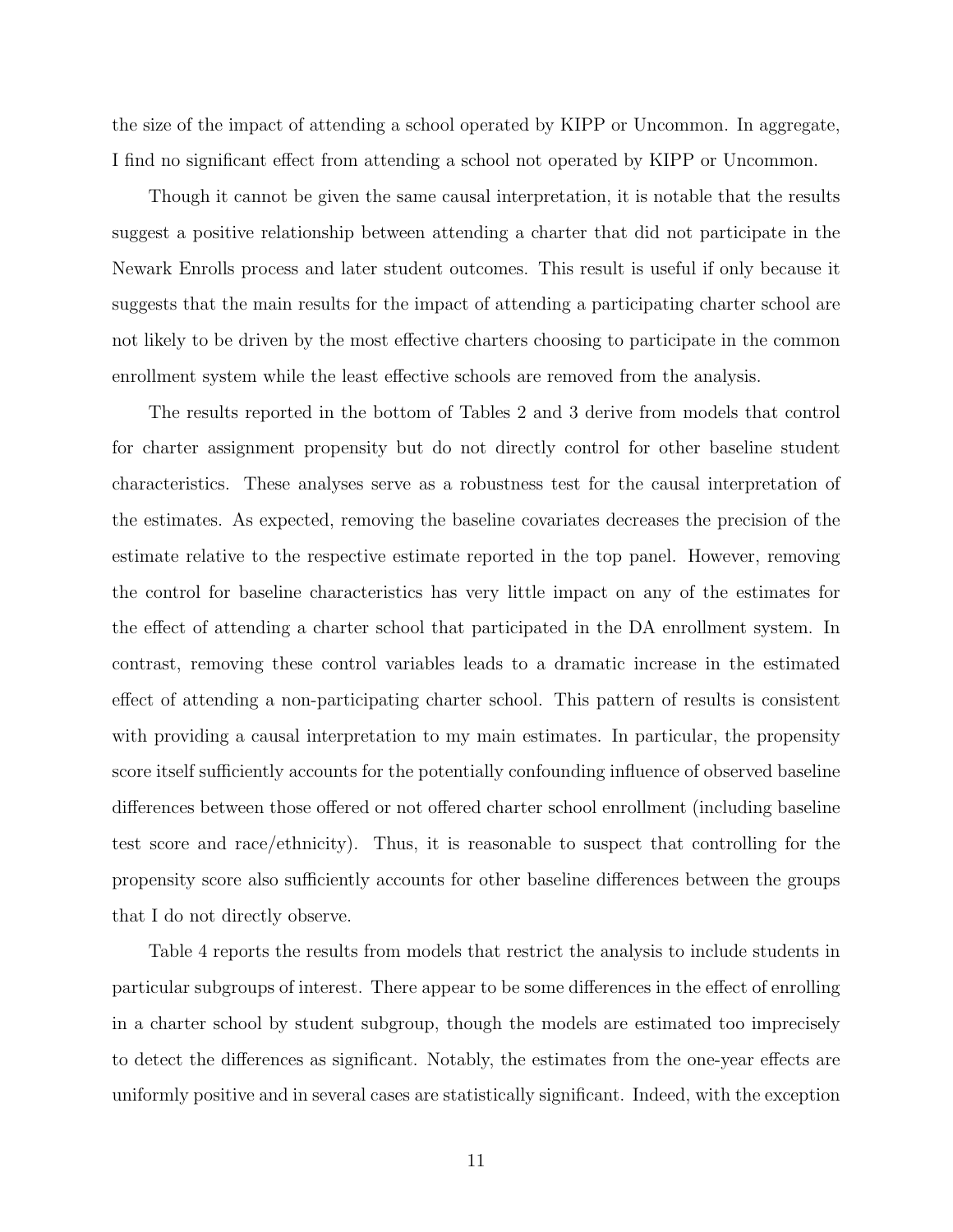of the very imprecisely estimated effect for Hispanic students on the math exam, the 95% confidence intervals suggest that the analysis can credibly rule out that enrolling in a charter school negatively impacted student test scores.

[Table 4 about here.]

## 5 Conclusion

Newark is one of a growing number of urban areas where the charter school sector is now operating at a large enough scale to have fundamentally altered the local educational landscape. I exploit a random component in the assignment of students to charter and traditional public schools in Newark by a deferred acceptance algorithm to estimate the causal effect of attending a Newark charter school on student test scores.

I find evidence that enrolling in a Newark charter school leads to large and sustained improvements in student math and ELA test scores. Students especially benefit from attending a charter school run by either the KIPP or Uncommon national charter school networks. However, I also find some evidence of positive impacts from attending a participating school that is not run by one of those two networks. Further, when interpreting the effect of attending a participating charter school other than one operated by KIPP or Uncommon it should be kept in mind that this necessary categorization likely mixes together schools that operate differently and thus might have different effects.

My results from Newark are generally similar to recent findings of charter school impacts in Denver and Boston where the researchers were similarly able to incorporate data from nearly all of the city's charter schools. Taken together, these findings strongly suggest that charter school sectors that enroll a substantial share of local students are capable of producing large effects on student outcomes relative to local traditional public schools. Notably, in each of these cities a large portion of students attending charter schools enroll in a charter that employs principles found by prior studies to have significant positive effects on student test score outcomes. Charter school growth in several other cities has not been as targeted to a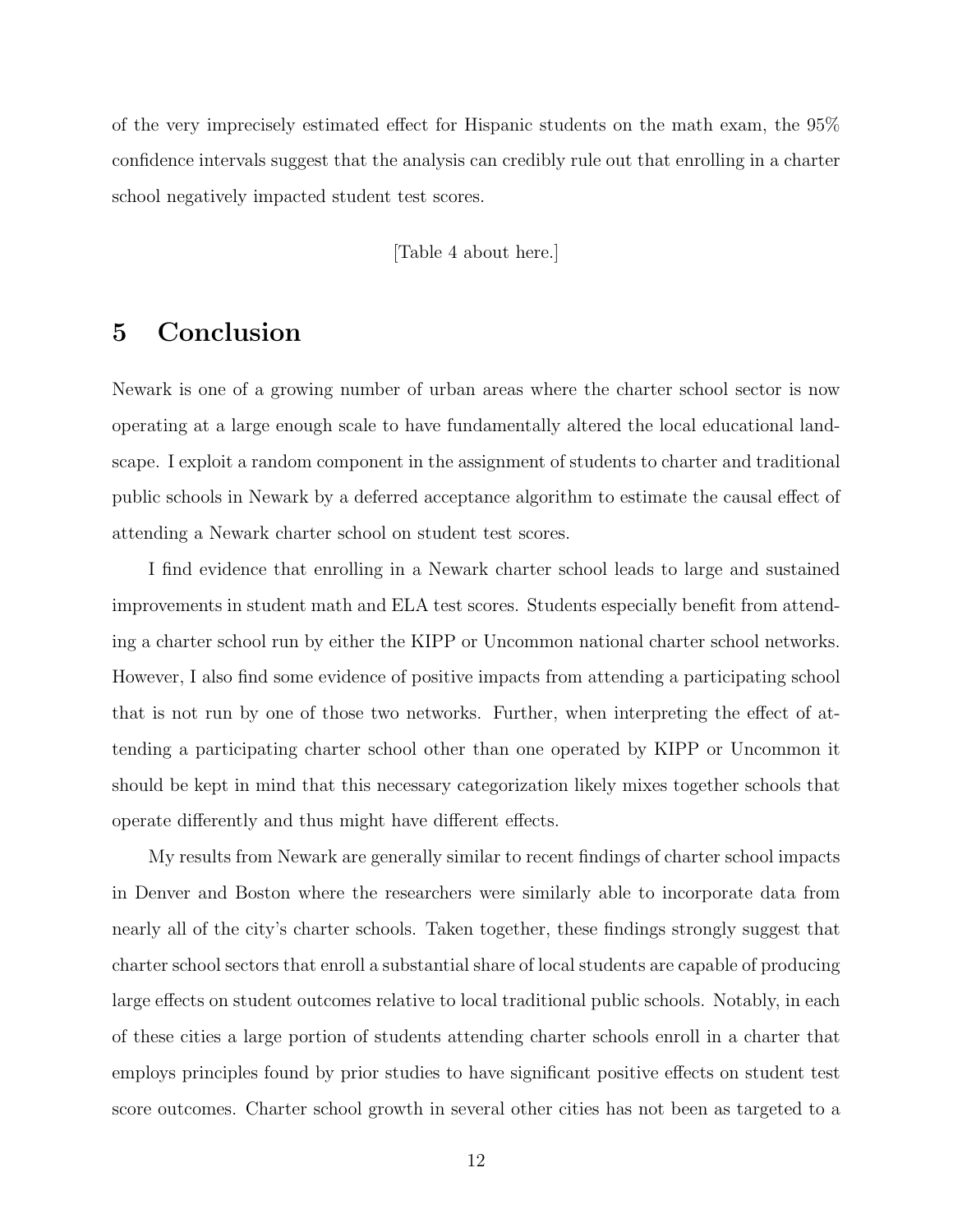similar subset of providers. Thus future research that uses causal methods to measure the impact of attending charter sectors with a larger variety of providers once they have reached a meaningful scale is necessary.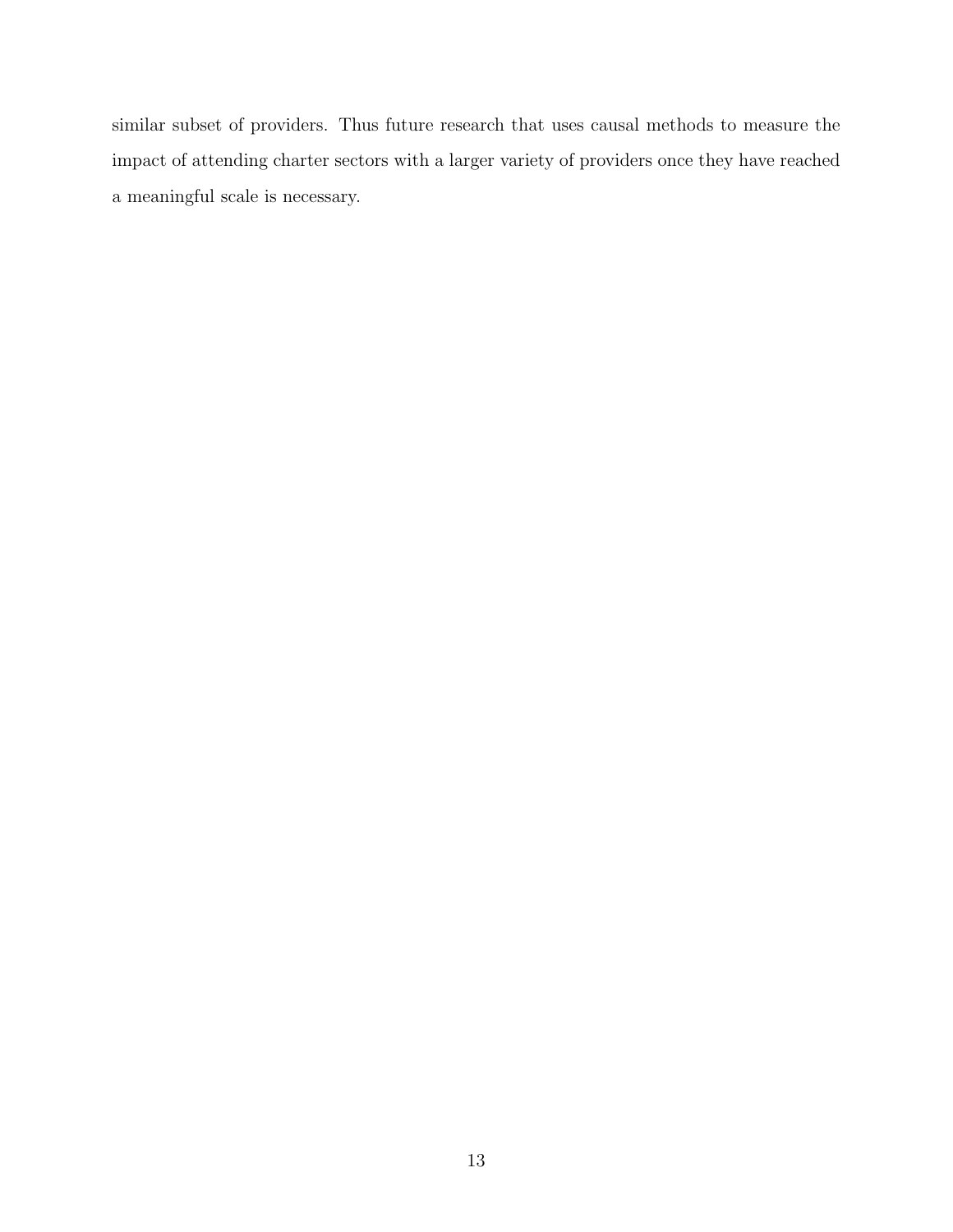|                                  | $\circledS$          | -value            |               |              |                          |        |                  |                 |            |                     |                                                                                                                                             |                             | $\overline{0.11}$ |
|----------------------------------|----------------------|-------------------|---------------|--------------|--------------------------|--------|------------------|-----------------|------------|---------------------|---------------------------------------------------------------------------------------------------------------------------------------------|-----------------------------|-------------------|
|                                  |                      |                   |               |              |                          |        |                  |                 |            |                     |                                                                                                                                             |                             | $\frac{851}{2}$   |
|                                  | ල                    | $v$ alue          |               |              |                          |        |                  |                 |            |                     |                                                                                                                                             |                             | $\overline{08}$   |
| Propensity score between 0 and 1 | <u>ro</u>            | Propensity        |               |              |                          |        |                  |                 |            |                     |                                                                                                                                             |                             | 1.68              |
|                                  | 4                    | <b>Hered Mean</b> |               |              |                          |        |                  |                 |            |                     |                                                                                                                                             |                             |                   |
|                                  | ల                    | <b>Hered</b>      |               |              |                          |        |                  |                 |            |                     | $-0.21$<br>$-0.26$<br>$-0.53$<br>$-0.53$<br>$-0.53$<br>$-0.53$<br>$-0.53$<br>$-0.53$<br>$-0.53$<br>$-0.53$<br>$-0.53$<br>$-0.53$<br>$-0.53$ |                             |                   |
|                                  | $\widetilde{\omega}$ | All N             |               |              |                          |        |                  |                 |            |                     |                                                                                                                                             |                             |                   |
|                                  |                      | All Newark        | 0.00          |              |                          |        |                  |                 |            |                     |                                                                                                                                             | 0.07                        |                   |
|                                  |                      | Variable          | Baseline Math | Baseline ELA | Previous Charter Student | Female | African-American | <b>Hispanic</b> | Free Lunch | Reduced Price Lunch | Special Education                                                                                                                           | Limited English Proficiency | t-stat            |

Table 1: Test for Covariate Balance Table 1: Test for Covariate Balance Note: Column (2) includes all students in who can be matched to a record in the 2014 or 2015 Newark Enrolls first round lottery. Columns (3) and (4) are Note: Column (2) includes all students in who can be matched to a record in the 2014 or 2015 Newark Enrolls first round lottery. Columns (3) and (4) are restricted to students in the Year 1 Mathematics regression sample with propensity scores strictly between 0 and 1. restricted to students in the Year 1 Mathematics regression sample with propensity scores strictly between 0 and 1.

Column (5) reports the coefficient of charter attendance in a regression of charter attendance and a cohort indicator on the variable listed at left. Column  $(7)$ Column (5) reports the coefficient of charter attendance in a regression of charter attendance and a cohort indicator on the variable listed at left. Column (7) reports the same coefficient when propensity score is added as an additional control. reports the same coefficient when propensity score is added as an additional control.

Free and Reduced Lunch Status and Special Education Status are measured using indicators from the NJDOE rather than NPS in order to obtain mean values Free and Reduced Lunch Status and Special Education Status are measured using indicators from the NJDOE rather than NPS in order to obtain mean values for Column (1). for Column (1).

The F-statistics and p-values at the bottom of the table jointly test balance for all baseline covariates for the unadjuted and adjusted differences, respectively. The F-statistics and p-values at the bottom of the table jointly test balance for all baseline covariates for the unadjuted and adjusted differences, respectively.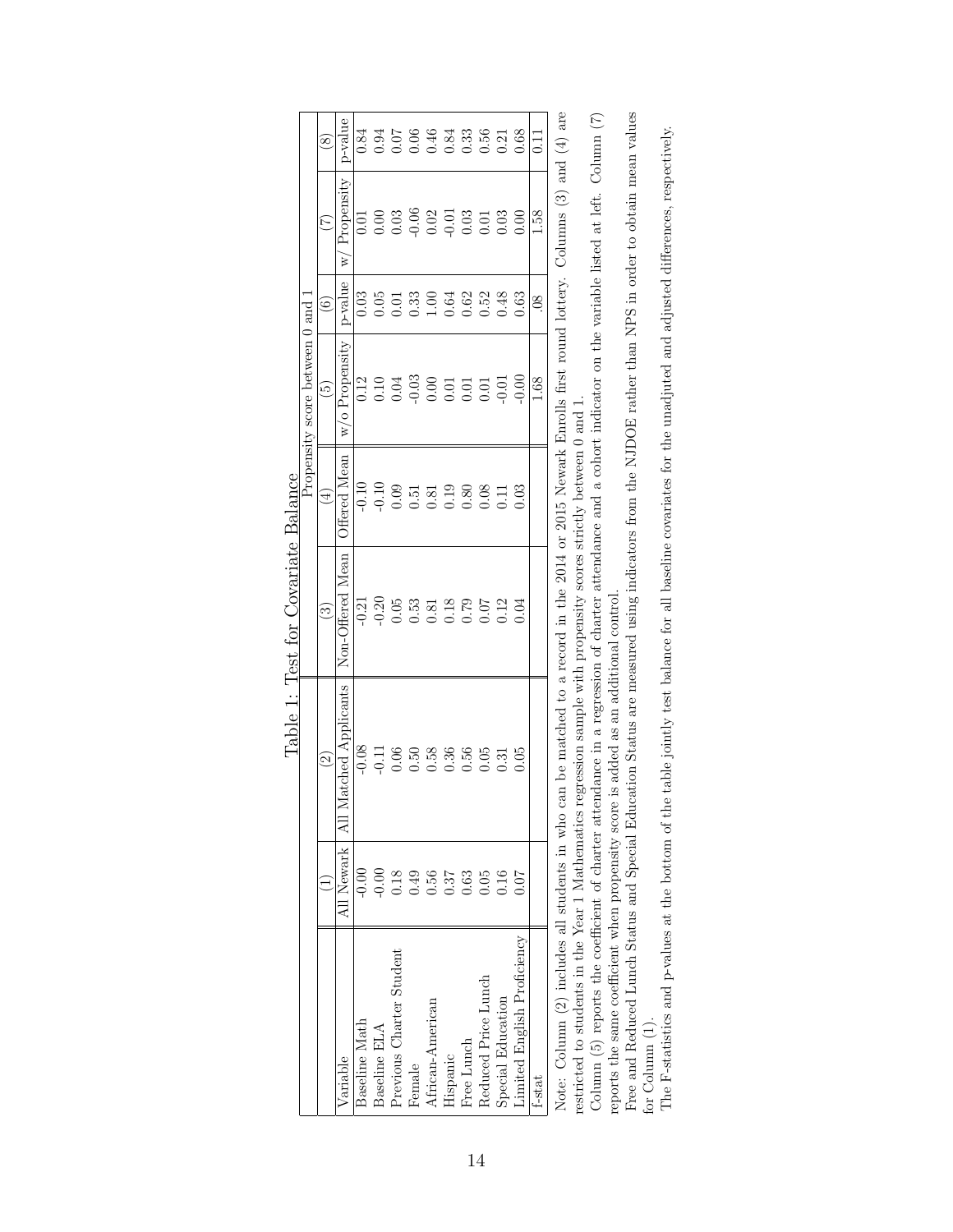|                             | (1)        | $\left( 2\right)$                                     | (3)        | (4)                                                          | (5)         | (6)        |  |
|-----------------------------|------------|-------------------------------------------------------|------------|--------------------------------------------------------------|-------------|------------|--|
|                             |            | Year 1                                                |            | Year 2                                                       |             | Year 3     |  |
|                             |            |                                                       |            | Mathematics                                                  |             |            |  |
|                             |            | Controls: Propensity Score & Baseline Characteristics |            |                                                              |             |            |  |
| Participating Charter       | $0.263***$ |                                                       | $0.183***$ |                                                              | $0.283$ *** |            |  |
|                             | (0.050)    |                                                       | (0.059)    |                                                              | (0.058)     |            |  |
| KIPP or Uncommon            |            | $0.389***$                                            |            | $0.288***$                                                   |             | $0.459***$ |  |
|                             |            | (0.054)                                               |            | (0.063)                                                      |             | (0.064)    |  |
| Other Participating Charter |            | $0.108*$                                              |            | 0.051                                                        |             | 0.066      |  |
|                             |            | (0.064)                                               |            | (0.077)                                                      |             | (0.075)    |  |
| Non-Participating Charter   | $0.230***$ | $0.240***$                                            | $0.116**$  | $0.116**$                                                    | $-0.001$    | 0.014      |  |
|                             | (0.059)    | (0.060)                                               | (0.057)    | (0.058)                                                      | (0.076)     | (0.076)    |  |
| Observations                | 5,731      | 5,731                                                 | 5,742      | 5,742                                                        | 4,658       | 4,658      |  |
|                             |            |                                                       |            | Controls: Propensity Score, Exclude Baseline Characteristics |             |            |  |
| Participating Charter       | $0.279***$ |                                                       | $0.194**$  |                                                              | $0.296***$  |            |  |
|                             | (0.073)    |                                                       | (0.078)    |                                                              | (0.078)     |            |  |
| KIPP or Uncommon            |            | $0.409***$                                            |            | $0.274***$                                                   |             | $0.451***$ |  |
|                             |            | (0.083)                                               |            | (0.086)                                                      |             | (0.088)    |  |
| Other Participating Charter |            | 0.059                                                 |            | 0.028                                                        |             | 0.051      |  |
|                             |            | (0.088)                                               |            | (0.099)                                                      |             | (0.099)    |  |
| Non-Participating Charter   | $0.653***$ | $0.606***$                                            | $0.524***$ | $0.459***$                                                   | $0.473***$  | $0.422***$ |  |
|                             | (0.088)    | (0.089)                                               | (0.091)    | (0.093)                                                      | (0.100)     | (0.101)    |  |
| Observations                | 5,731      | 5,731                                                 | 5,742      | 5,742                                                        | 4,658       | 4,658      |  |

#### Table 2: Regression Results: Mathematics

Note: \*  $p < 0.1$ ; \*\*  $p < 0.05$ ; \*\*\*  $p < 0.01$ 

In addition to students' propensity score, the top set of tables includes controls for students' baseline test scores, previous school type, race, gender, neighborhood, grade, free lunch status, special education status, LEP status, and cohort. The second set only controls for propensity score and cohort. Robust standard errors are reported in the parentheses.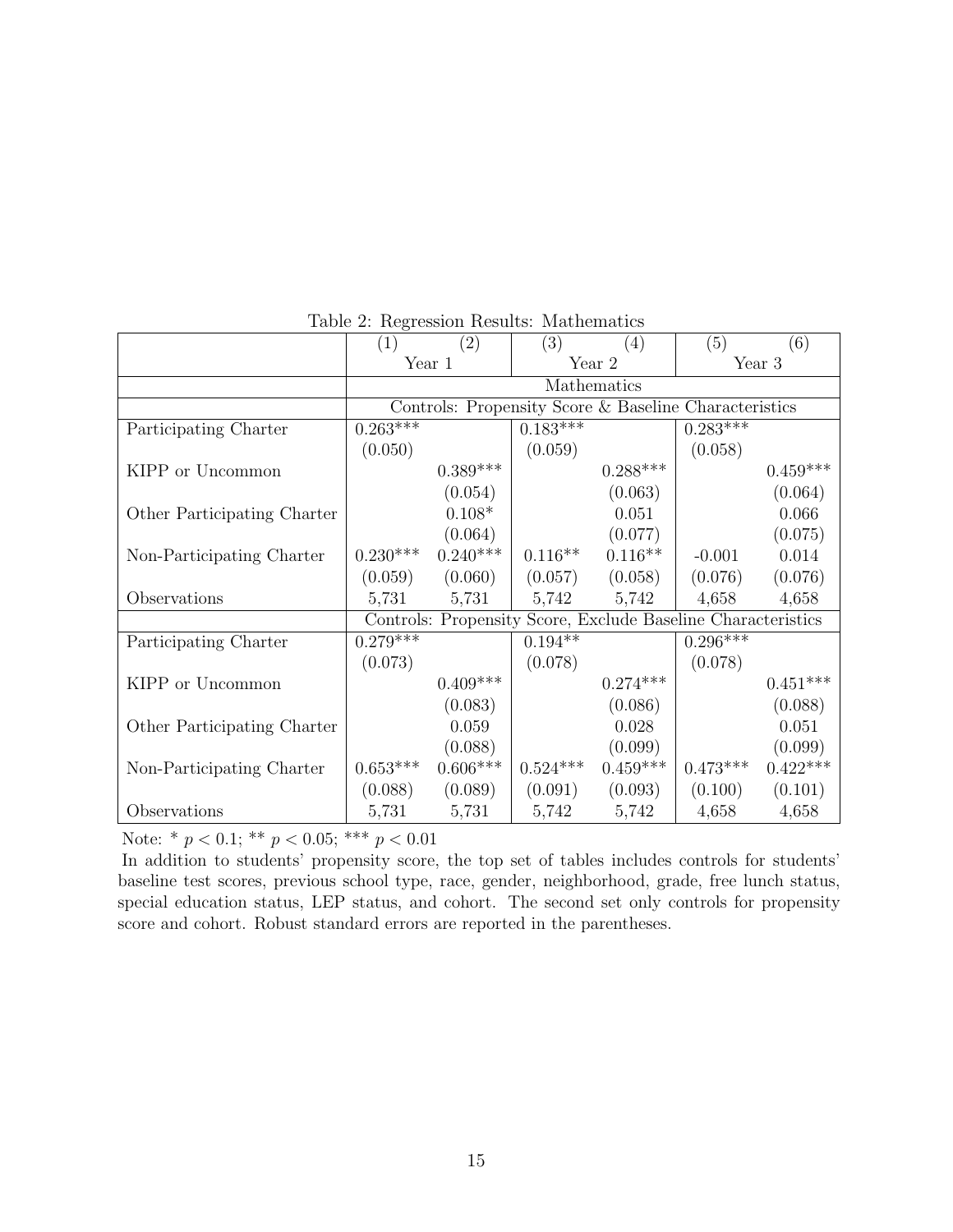|                             | (1)        | $\frac{1}{2}$<br>(2)                                  | $\frac{1}{2}$<br>(3)  | (4)                                                          | (5)        | (6)        |  |
|-----------------------------|------------|-------------------------------------------------------|-----------------------|--------------------------------------------------------------|------------|------------|--|
|                             |            | Year 1                                                |                       | Year 2                                                       | Year 3     |            |  |
|                             |            |                                                       |                       | English and Language Arts                                    |            |            |  |
|                             |            | Controls: Propensity Score & Baseline Characteristics |                       |                                                              |            |            |  |
| Participating Charter       | $0.246***$ |                                                       | $0.\overline{227***}$ |                                                              | $0.260***$ |            |  |
|                             | (0.046)    |                                                       | (0.054)               |                                                              | (0.060)    |            |  |
| KIPP or Uncommon            |            | $0.395***$                                            |                       | $0.391***$                                                   |            | $0.439***$ |  |
|                             |            | (0.053)                                               |                       | (0.059)                                                      |            | (0.067)    |  |
| Other Participating Charter |            | 0.064                                                 |                       | 0.012                                                        |            | 0.038      |  |
|                             |            | (0.056)                                               |                       | (0.069)                                                      |            | (0.078)    |  |
| Non-Participating Charter   | $0.189***$ | $0.204***$                                            | $0.179***$            | $0.188***$                                                   | $0.233***$ | $0.250***$ |  |
|                             |            | $(0.062)$ $(0.061)$                                   | (0.068)               | (0.068)                                                      | (0.077)    | (0.076)    |  |
| Observations                | 5,748      | 5,748                                                 | 5,680                 | 5,680                                                        | 5,043      | 5,043      |  |
|                             |            |                                                       |                       | Controls: Propensity Score, Exclude Baseline Characteristics |            |            |  |
| Participating Charter       | $0.260***$ |                                                       | $0.234***$            |                                                              | $0.235***$ |            |  |
|                             | (0.066)    |                                                       | (0.075)               |                                                              | (0.079)    |            |  |
| KIPP or Uncommon            |            | $0.386***$                                            |                       | $0.339***$                                                   |            | $0.387***$ |  |
|                             |            | (0.078)                                               |                       | (0.084)                                                      |            | (0.091)    |  |
| Other Participating Charter |            | 0.054                                                 |                       | 0.029                                                        |            | $-0.007$   |  |
|                             |            | (0.079)                                               |                       | (0.093)                                                      |            | (0.099)    |  |
| Non-Participating Charter   | $0.451***$ | $0.407***$                                            | $0.419***$            | $0.355***$                                                   | $0.433***$ | $0.392***$ |  |
|                             |            | $(0.084)$ $(0.085)$                                   | (0.088)               | (0.089)                                                      | (0.090)    | (0.090)    |  |
| Observations                | 5,748      | 5,748                                                 | 5,680                 | 5,680                                                        | 5,043      | 5,043      |  |

Table 3: Regression Results: English Language Arts

Note: \* $p < 0.1;$ \*\* $p < 0.05;$ \*\*\* $p < 0.01$ 

In addition to students' propensity score, the top set of tables includes controls for students' baseline test scores, previous school type, race, gender, neighborhood, grade, free lunch status, special education status, LEP status, and cohort. The second set only controls for propensity score and cohort. Robust standard errors are reported in the parentheses.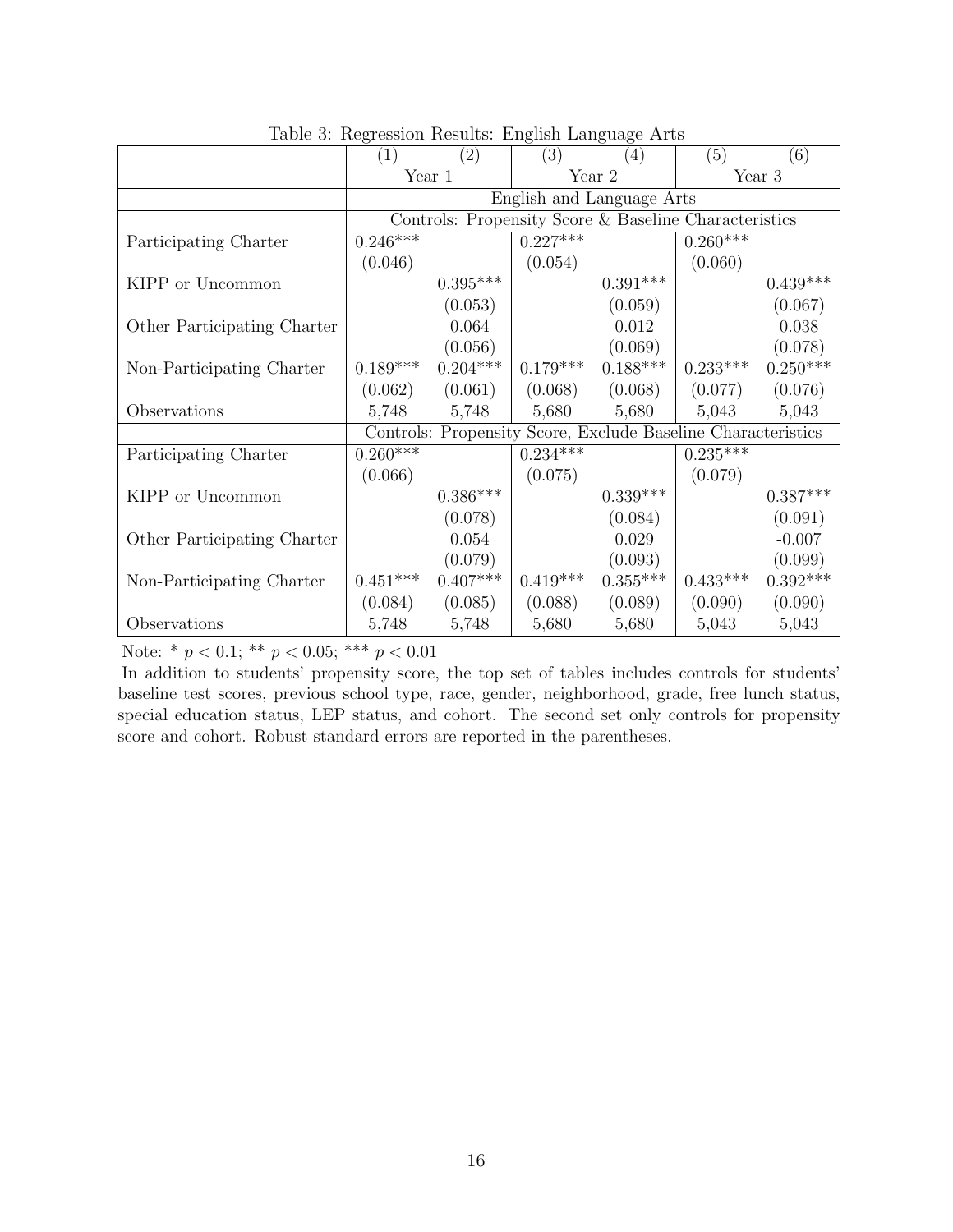|                  | $\left(1\right)$ | (2)         | $\left( 3\right)$ | (4)        | $\left(5\right)$      | (6)        |
|------------------|------------------|-------------|-------------------|------------|-----------------------|------------|
|                  |                  | Mathematics |                   |            | English Language Arts |            |
| Group            | 1yr              | 2yr         | 3yr               | 1yr        | 2yr                   | 3yr        |
| African-American | $0.269***$       | $0.171***$  | $0.296***$        | $0.227***$ | $0.192***$            | $0.285***$ |
|                  | (0.053)          | (0.063)     | (0.064)           | (0.050)    | (0.060)               | (0.067)    |
| Hispanic         | 0.060            | 0.046       | 0.009             | $0.218*$   | 0.140                 | $-0.056$   |
|                  | (0.133)          | (0.169)     | (0.151)           | (0.119)    | (0.134)               | (0.140)    |
| Female           | $0.254***$       | $0.214***$  | $0.207***$        | $0.278***$ | $0.210***$            | $0.206**$  |
|                  | (0.066)          | (0.079)     | (0.078)           | (0.062)    | (0.072)               | (0.086)    |
| Male             | $0.270***$       | $0.148*$    | $0.367***$        | $0.218***$ | $0.249***$            | $0.315***$ |
|                  | (0.075)          | (0.087)     | (0.085)           | (0.069)    | (0.081)               | (0.083)    |
| IEP              | 0.183            | $-0.076$    | $0.247*$          | 0.169      | 0.125                 | 0.198      |
|                  | (0.136)          | (0.174)     | (0.137)           | (0.110)    | (0.154)               | (0.145)    |
| No IEP           | $0.287***$       | $0.223***$  | $0.285***$        | $0.272***$ | $0.251***$            | $0.274***$ |
|                  | (0.053)          | (0.062)     | (0.063)           | (0.050)    | (0.057)               | (0.066)    |
| Free Lunch       | $0.295^{***}\,$  | $0.195***$  | $0.295***$        | $0.269***$ | $0.270***$            | $0.324***$ |
|                  | (0.054)          | (0.065)     | (0.065)           | (0.050)    | (0.059)               | (0.066)    |
| No Free Lunch    | 0.171            | 0.199       | $0.288*$          | 0.178      | 0.076                 | 0.039      |
|                  | (0.131)          | (0.155)     | (0.147)           | (0.119)    | (0.144)               | (0.157)    |

Table 4: Regression Results by Demographic Subgroups

Note: \*  $p < 0.1$ ; \*\*  $p < 0.05$ ; \*\*\*  $p < 0.01$ .

All regressions include controls for students' propensity scores, baseline test scores, previous school type, race, gender, neighborhood, grade, free lunch status, special education status, LEP status, and cohort. Robust standard errors are reported in the parentheses.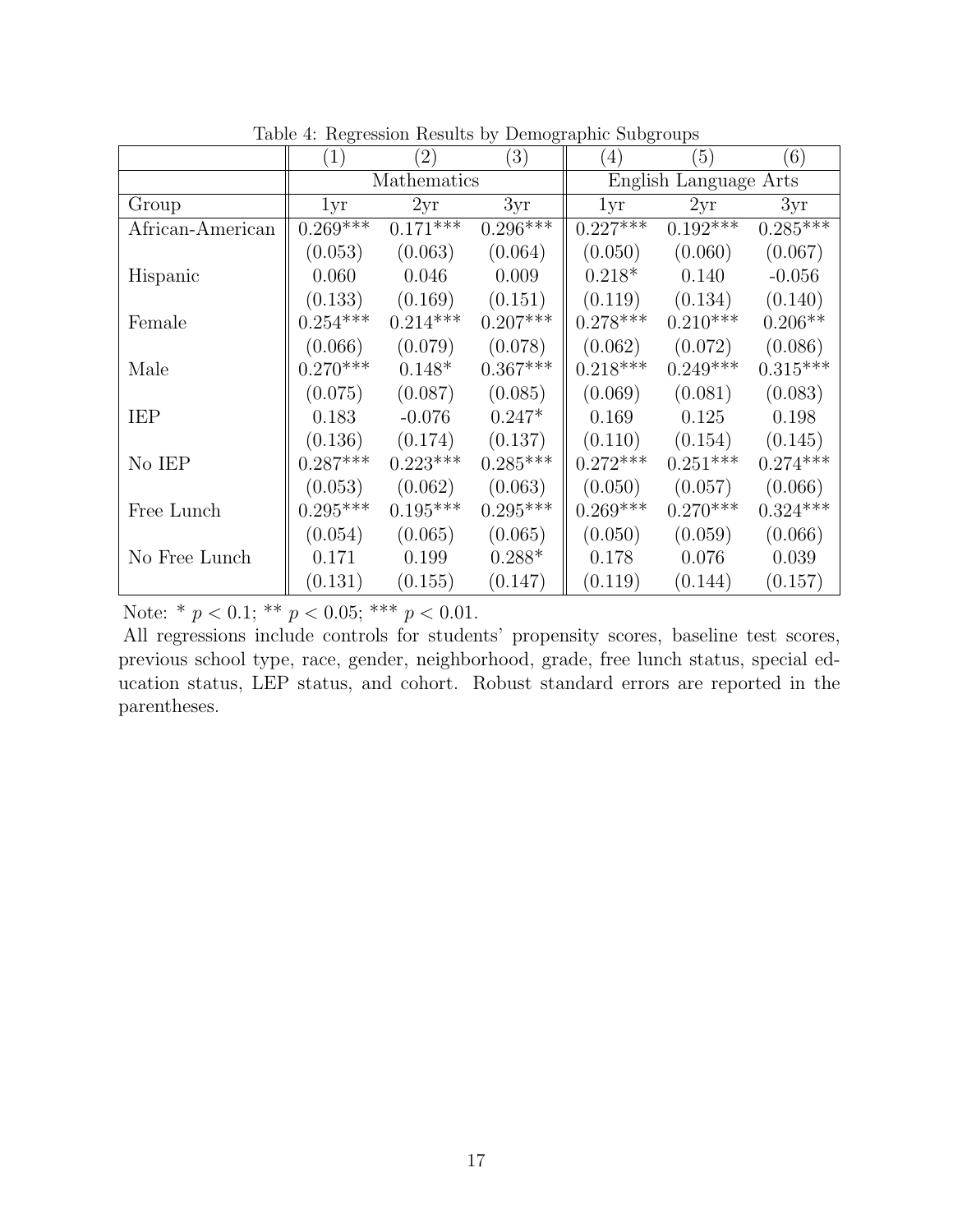### References

- Atila Abdulkadiroglu and Tayfun Sonmez. School choice: A mechanism design approach. American Economic Review, 93(3):729–747, June 2003.
- Atila Abdulkadiroglu, Joshua D. Angrist, Susan M. Dynarski, Thomas J. Kane, and Parag A. Pathak. Accountability and flexibility in public schools: Evidence from boston's charters and pilots. The Quarterly Journal of Economics, 126(2):699–748, May 2011.
- Atila Abdulkadiroglu, Joshua D. Angrist, Yusuke Narita, and Parag A. Pathak. Research design meets market design: Using centralized assignment for impact evaluation. *Econo*metrica, 85(5):1373–1432, September 2017.
- Joshua D. Angrist, Parag A. Pathak, and Christopher R. Walters. Explaining charter school effectiveness. American Economic Journal: Applied Economics, 5(4):1–27, October 2013.
- Melissa A. Clark, Philip M. Gleason, Christina Clark Tuttle, and Marsha K. Silverberg. Do charter schools improve student achievement? Educational Evaluation and Policy Analysis, 37(4):419–436, December 2015.
- Sarah Cohodes, Elizabeth Setren, and Christopher R. Walters. Can successful schools replicate? scaling up boston's charter school sector. Working Paper 25796, National Bureau of Economic Research, May 2019.
- Sarah R. Cohodes, Elizabeth M. Setren, Christopher R. Walters, Joshua D. Angrist, and Parag A. Pathak. Charter school demand and effectiveness: A boston update. Research report, The Boston Foundation and NewSchools Venture Fund, October 2013.
- Will Dobbie and Roland G. Fryer Jr. Are high-quality schools enough to increase achievement among the poor? evidence from the harlem children's zone. American Economic Journal: Applied Economics, 3(3):158–187, July 2011. doi: 10.1257/app.3.3.158.
- Will Dobbie and Roland G. Fryer Jr. Getting beneath the veil of effective schools: Evidence from new york city. American Economic Journal: Applied Economics, 5(4):28–60, October 2013. doi: 10.1257/app.5.4.28.
- Will Dobbie and Roland G. Fryer Jr. The medium-term impacts of high-achieving charter schools. Journal of Political Economy, 123(5):985–1037, October 2015. doi: 10.1086/ 682718.
- Joshua Furgeson, Brian Gill, Joshua Haimson, Alexandra Killewald, Moira McCullough, Ira Ira Nichols-Barrer, Bing-ru Teh, Natalya Verbitsky-Savitz, Melissa Bowen, Allison Demeritt, Paul Hill, and Robin Lake. Charter-school management organizations: Diverse strategies and diverse student impacts. Technical report, Mathematica Policy Research and the Center on Reinventing Public Education, January 2012.
- Adam Gerstenfeld, Kevin Hesla, and Jamison White. A growing movement: America's largest charter public school communities. Technical report, National Alliance for Public Charter Schools, January 2019.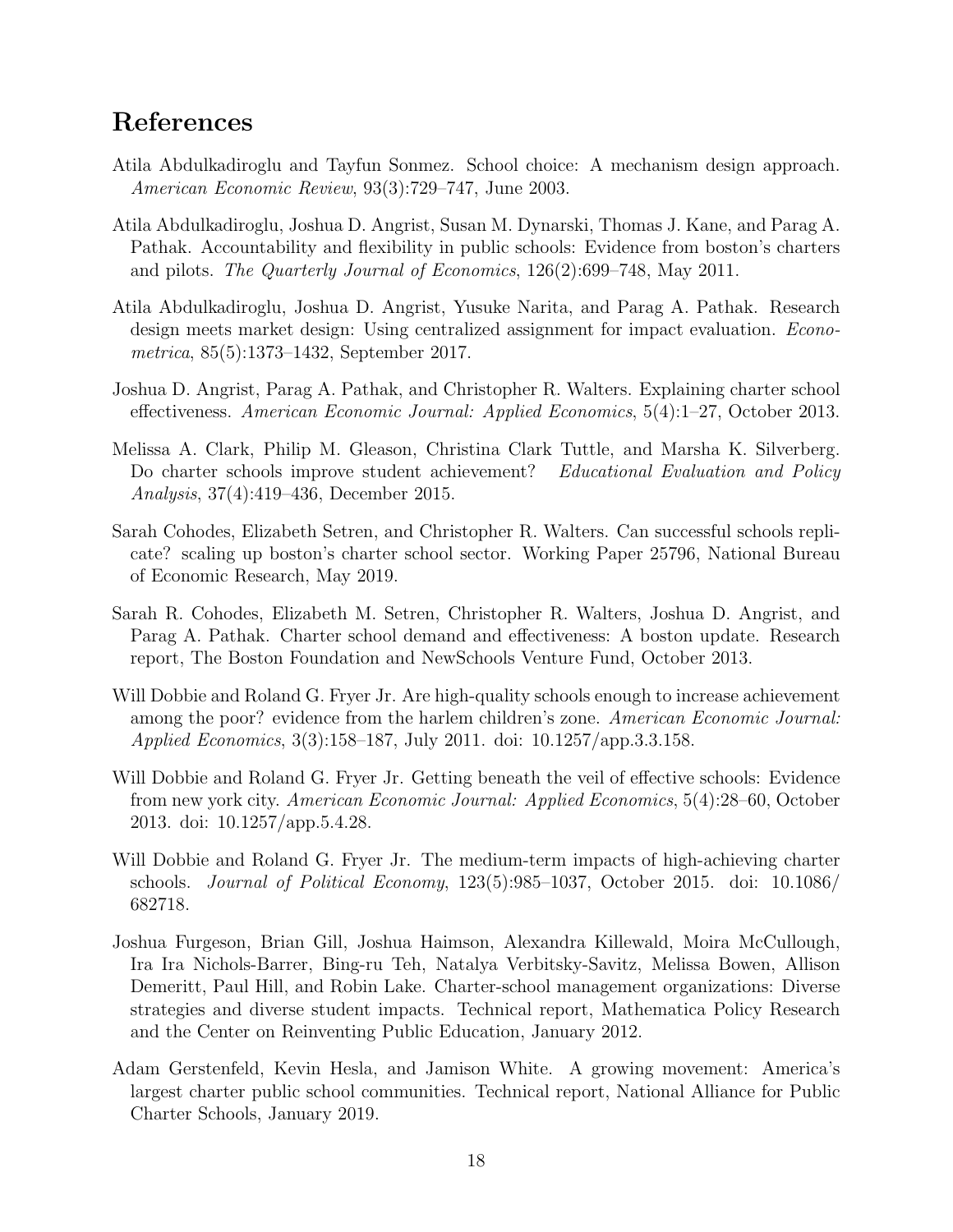- Caroline M. Hoxby, Jenny Kang, and Sonali Murarka. How new york city's charter schools affect achievement. Technical report, New York City Charter Schools Evaluation Project, Cambridge, MA, September 2009.
- Matthew A. Kraft. Interpreting effect sizes of education interventions. Technical report, EdWorkkingPaper, August Working Paper.
- Dale Russakoff. The Prize: Who's in Charge of America's Schools? Houghton Mifflin Harcourt, New York, 2015.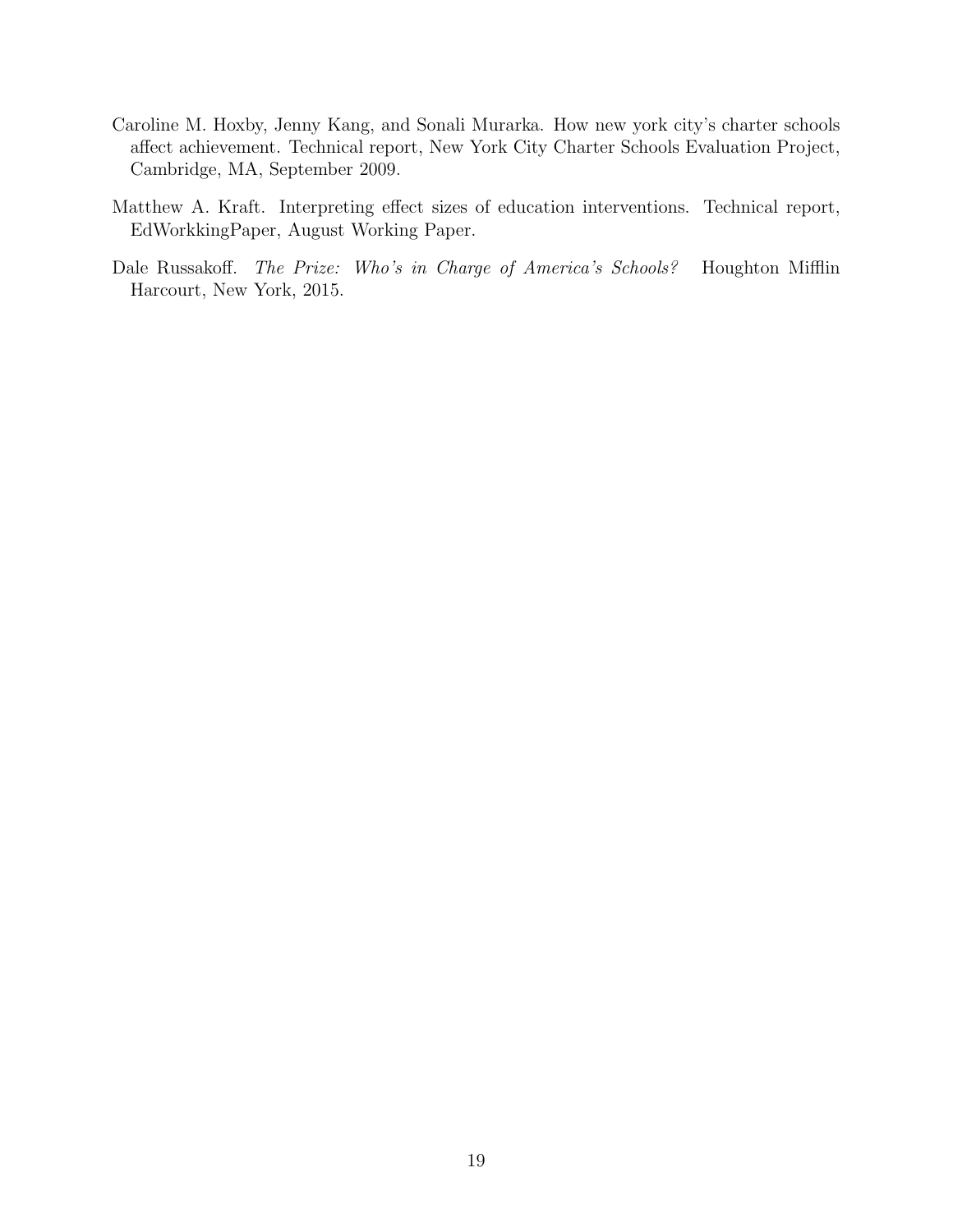# Appendix to The Effect of Attending a Charter School in Newark, New Jersey on Student Test Scores

Marcus A. Winters, Ph.D.

Associate Professor

Boston University

Wheelock College of Education & Human Development

In this appendix, I detail the data and specifications discussed in Sections 2 and 3.

## 1 NJDOE and NPS Student Information

Marcus A. Winters, Ph.D.<br>
Associate Professor<br>
Boston University<br>
Wheelock College of Education & Human Development<br>
this appendix, I detail the data and specifications discussed in Sections 2 and 3.<br>
JJDOE and NPS Student I acquired administrative data for students attending traditional public and charter schools in Newark from 2013-2014 through 2017-2018. These were used for test scores (see Section 2) and the following information about each student and as of the year following their Newark Enrolls participation:

- School attended.
- Date of birth.
- Gender.
- Race. Students are marked as American Indian, Asian, Black, Hispanic, Pacific Islander, or White. These categories are not strictly mutually exclusive.
- Ethnicity. Students are marked as Hispanic / non-Hispanic.
- Limited English Proficiency status. Students were considered to have LEP status if they have ever been in an LEP program.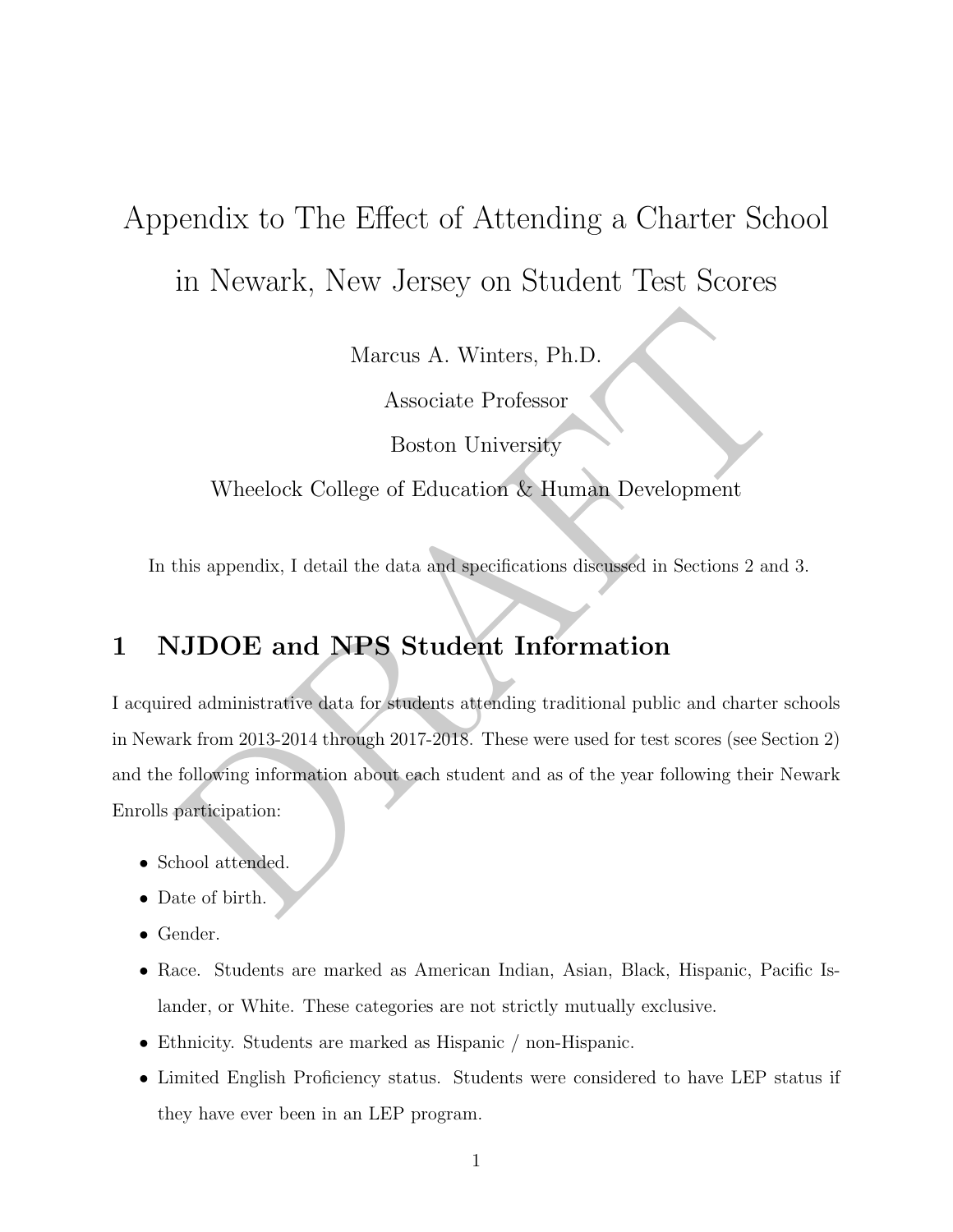- Special education status. Students with a code of "X" were assumed to be non-special education students. All other codes were assumed indicate that a student had special education status.
- Free and reduced lunch status.

These files sometimes contain multiple records per student; this could happen if the student changed schools. I filtered the data to a single record per student per year, under the assumption that the most accurate record for any student was the school with the most recent school entry date.

I supplemented these controls with the following information from the Newark Enrolls data files:

- Grade applied for.
- IEP status at time of Newark Enrolls participation.
- Free lunch status at time of Newark Enrolls participation.
- Geographic neighborhood at time of Newark Enrolls participation.

### 2 Student Test Scores

changed schools. I filtered the data to a single record per student per year, under<br>mption that the most accurate record for any student was the school with the most<br>chool entry date.<br>the most school with the following inf I used test scores in mathematics and language arts literacy (LAL) in the year of Newark Enrolls participation as a baseline control. Subsequent years' test scores were used as outcome variables. In 2013-2014, the relevant test scores were students' NJ ASK Mathematics Scaled Scores and NJ ASK LAL Scaled Scores. For later years, New Jersey began using PARCC exams. For these years, I used the NJ PARCC Mathematics, Algebra I, Algebra II, Geometry, and LAL Scaled Scores.

Test scores were standardized to have a mean value of 0 and standard deviation of 1 within each grade, subject and year, with the exception of Algebra I, Algebra II, and Geometry scores. In the case of these scores, they were standardized within subject and year but across all grades.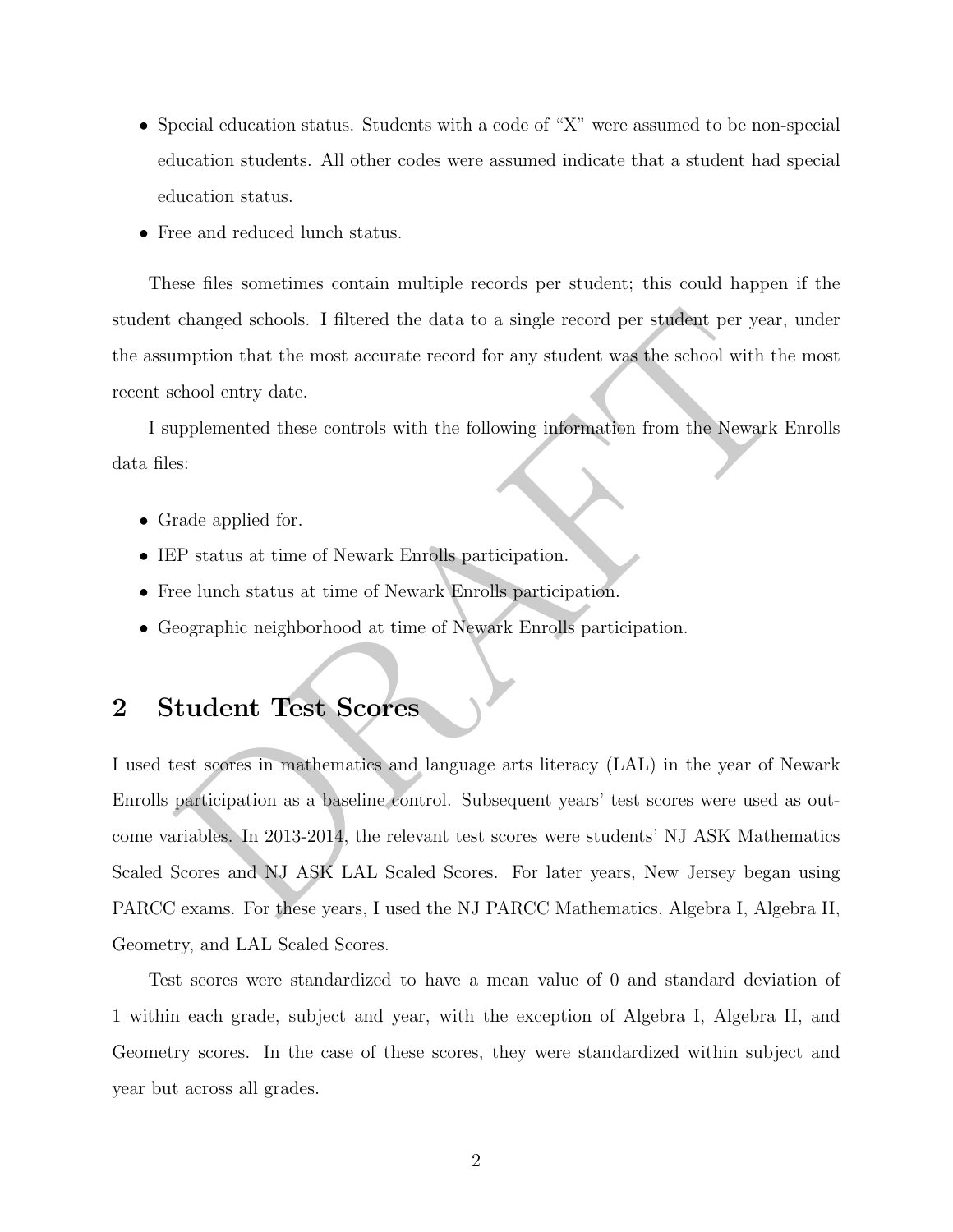#### 3 Charter Schools and Magnet High Schools

For each student in each year, I obtained the school most recently entered according to the NJDOE data. This was used to mark charter school attendance status in the year following Newark Enrolls participation. For analyses 2 or 3 years following Newark Enrolls participation, the relevant treatment variable was still assumed to be attendance in the year following participation.

Table 1 includes all Newark charter schools, and their participation status in Newark Enrolls in 2014 and 2015.

g participation.<br>
ble 1 includes all Newark charter schools, and their participation status in Newark<br>
in 2014 and 2015.<br>
wark Public Schools operates six magnet high schools that all use the Newark Enrolls<br>
Nonc of the si Newark Public Schools operates six magnet high schools that all use the Newark Enrolls system. None of the six are charter schools. These schools are permitted to use additional criteria to rank students in the Newark Enrolls process, including standardized test scores, attendance records, course grades, interviews, writing samples, and auditions. They are listed in Table 2.

# 4 Newark Enrolls School Assignments, Lottery Simulation, and Propensity Scores

The following procedure was applied for 2014 and 2015 Newark Enrolls participants:

Student School Assignments For both cohorts, I only consider students who participated in the initial round of Newark Enrolls for the reasons detailed in Section 3For students in the 2014 cohorts, I directly observe their first round assignment. For students in the 2015 cohort, I only have their final assignment after all rounds. Thus, this variable is noisy, and may not accurately represent the first round assignment in the student chooses to reenter in the second round and receives a different assignment.

Student School Preferences and Guaranteed Schools: Students' choices were rearranged to remove any blank spots in their ordering between their first and last choice. This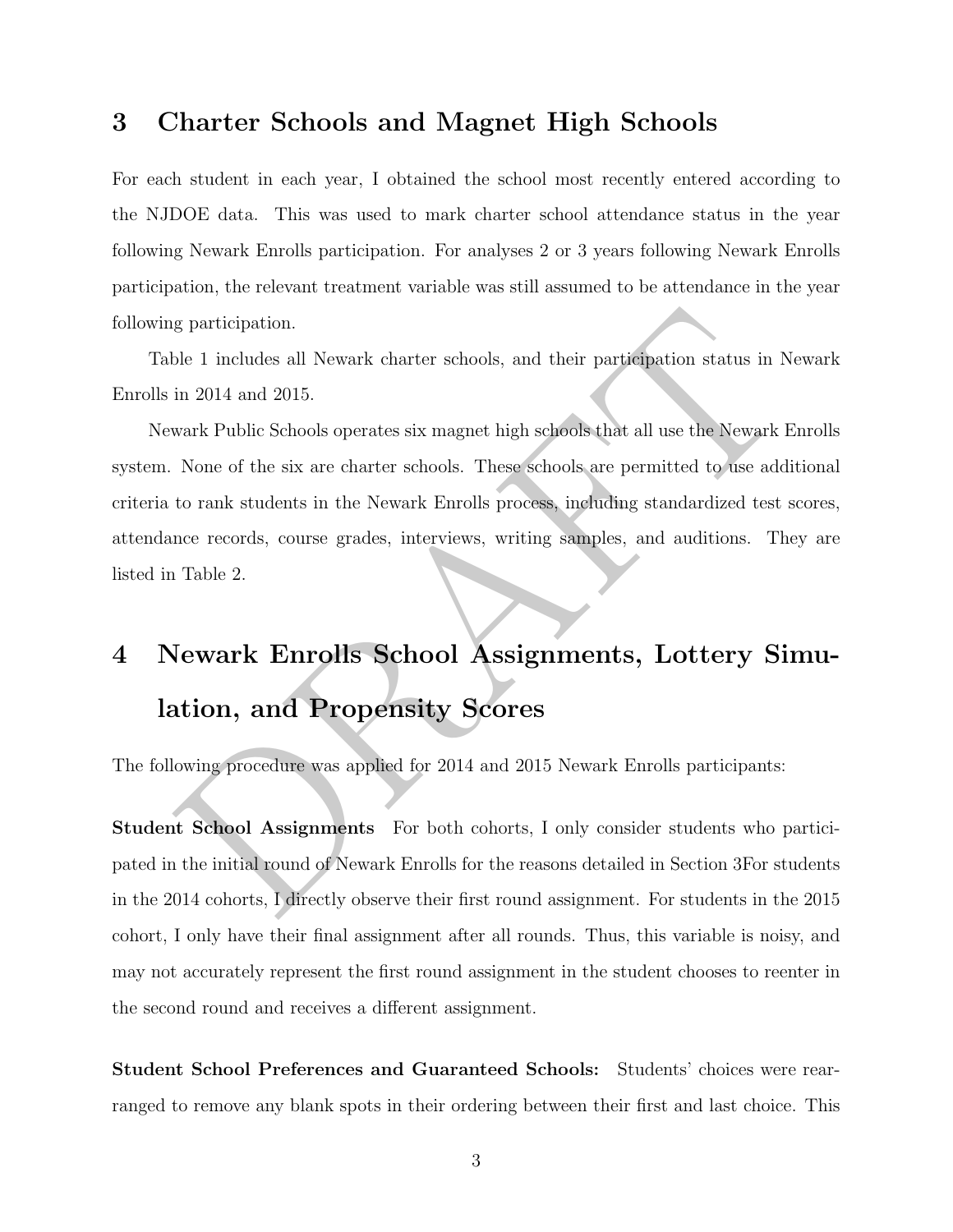| rable 1: Newark Unarter Schools                                                                              |                      |                |              |
|--------------------------------------------------------------------------------------------------------------|----------------------|----------------|--------------|
|                                                                                                              | 2014-2015            | 2014-2015      | <b>NJDOE</b> |
|                                                                                                              | Newark Enrolls       | Newark Enrolls | District &   |
| School                                                                                                       | Participant?         | School Code    | School Code  |
| Great Oaks Charter School <sup>1</sup>                                                                       | Yes                  | 711            | 6053-917     |
| Lady Liberty Academy Charter School                                                                          | Yes                  | 713            | 7100-936     |
| Marion P. Thomas Charter School                                                                              | Yes                  | 715            | 7210-940     |
| Merit Prep Charter School <sup>2</sup>                                                                       | Yes                  | 716            | 6091-974     |
| Newark Educators' Community Charter School                                                                   | Yes                  | 718            | 6029-911     |
| Newark Legacy Charter School <sup>1</sup>                                                                    | Yes                  | 719            | 6037-922     |
| Newark Prep Charter School <sup>2</sup>                                                                      | Yes                  | 720            | 6059-941     |
| North Star Academy Charter School (Uncommon)                                                                 | $Y_{\rm{es}}$        | 721            | 7320-960     |
| People's Preparatory Charter School                                                                          | $\operatorname{Yes}$ | 722            | 6057-938     |
| Philip's Academy Charter School                                                                              | Yes                  | 723            | 6094-968     |
| Roseville Community Charter School                                                                           | Yes                  | 725            | 6058-939     |
| TEAM Charter Schools (KIPP)                                                                                  | Yes                  | 726            | 7325-965     |
| The Paulo Freire Charter School <sup>2</sup>                                                                 | $\operatorname{Yes}$ | 728            | 6090-977     |
| University Heights Charter School                                                                            | Yes                  | 729            | 8065-980     |
| Vision Academy Charter School <sup>3</sup>                                                                   | Yes                  | 730            | 6038-923     |
| Achieve Community Charter School <sup>4</sup>                                                                | No                   | N/A            | 6110-902     |
| Discovery Charter School                                                                                     | N <sub>o</sub>       | N/A            | 6320-920     |
| LEAD Charter School <sup>4</sup>                                                                             | N <sub>o</sub>       | N/A            | 6109-953     |
| Link Community Charter School                                                                                | N <sub>o</sub>       | N/A            | 6099-986     |
| Maria L. Varisco-Rogers Charter School                                                                       | No                   | N/A            | 7735-975     |
| M.E.T.S. Charter School <sup>5</sup>                                                                         | No                   | N/A            | 6068-951     |
| New Horizons Community Charter School <sup>5</sup>                                                           | N <sub>o</sub>       | N/A            | 7290-957     |
| Robert Treat Academy Charter School                                                                          | N <sub>o</sub>       | N/A            | 7730-970     |
| The Gray Charter School                                                                                      | No                   | N/A            | 6665-930     |
| <sup>1</sup> Great Oaks Charter School and Newark Legacy Charter School merged in 2016 and became known as   |                      |                |              |
| Great Oaks Legacy Charter School, with Newark Enrolls School Code 731.                                       |                      |                |              |
| <sup>2</sup> Merit Prep Charter School, Newark Prep Charter School, and the Paulo Freire Charter School were |                      |                |              |
| ordered to close in 2017 by NJDOE due to poor performance, and did not participate in Newark Enrolls         |                      |                |              |
| from 2017 onward.                                                                                            |                      |                |              |
| <sup>3</sup> Vision Academy Charter was subsumed by Marion P. Thomas Charter School after the 2013-2014      |                      |                |              |
| school year and did not appear in later cohorts of Newark Enrolls.                                           |                      |                |              |

|  | Table 1: Newark Charter Schools |  |
|--|---------------------------------|--|
|  |                                 |  |

<sup>3</sup> Vision Academy Charter was subsumed by Marion P. Thomas Charter School after the 2013-2014 school year and did not appear in later cohorts of Newark Enrolls.

<sup>4</sup> Achieve Community Charter School and LEAD Charter School opened in 2017. Achieve Community Charter School participated in the 2017 cohort of Newark Enrolls with the Newark Enrolls School Code 732; LEAD charter school remains a non-participating charter school.

<sup>5</sup> M.E.T.S. Charter School and New Horizons Community Charter School became participating schools in the 2017 cohort of Newark Enrolls with the Newark Enrolls School Codes of 733 and 717.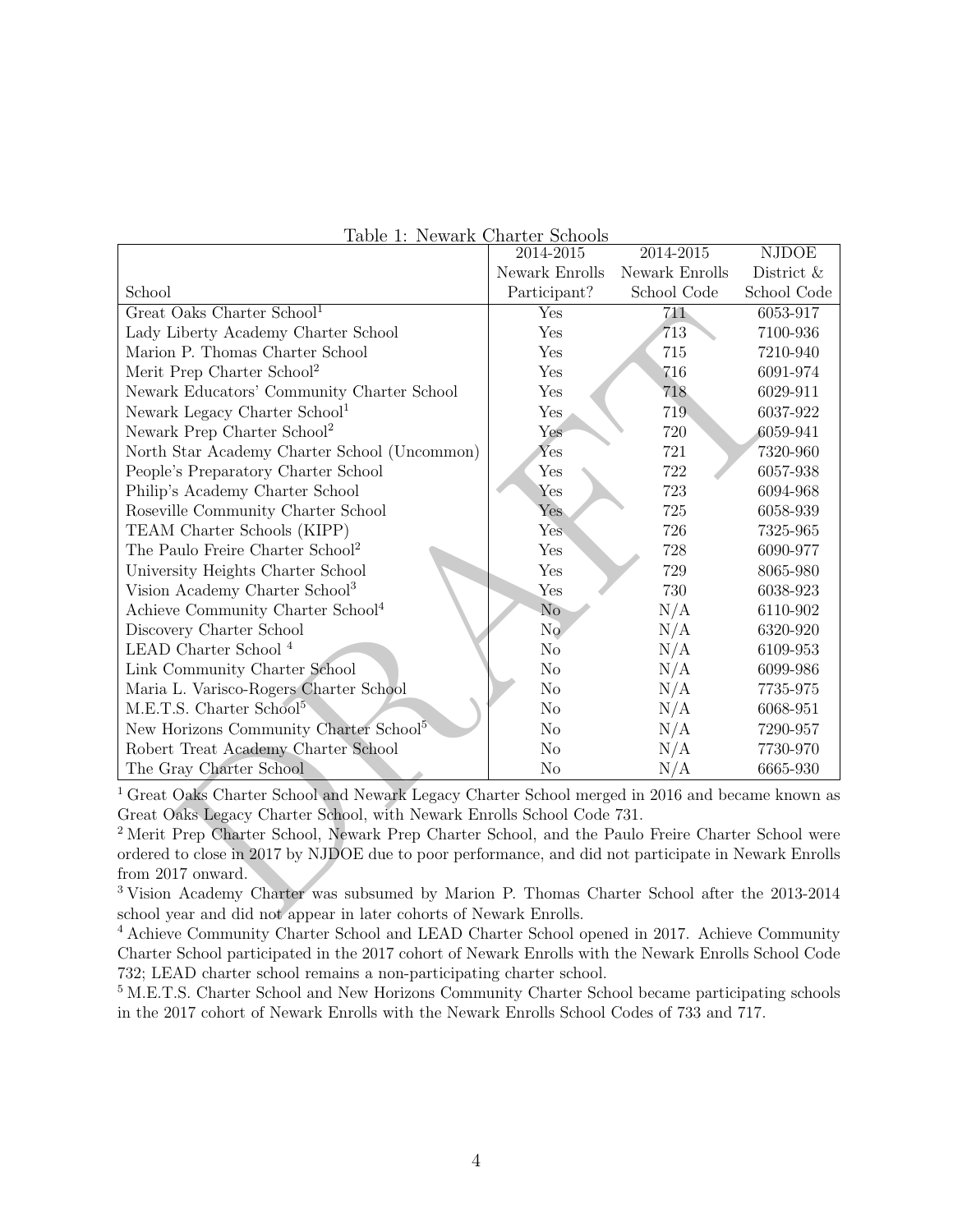|                                | 2014-2015 Newark    | NJDOE District $\&$ |
|--------------------------------|---------------------|---------------------|
| School                         | Enrolls School Code | School Code         |
| American History High School   | 43                  | 3570-087            |
| Arts High School <sup>1</sup>  | 26                  | 3570-010            |
| Bard Early College High School | 11                  | 3570-304            |
| University High School         | 24                  | 3570-057            |
| Science Park High School       | 25                  | 3570-055            |
| Technology High School         | 38                  | 3570-056            |

Table 2: Newark Magnet High Schools

<sup>1</sup> Arts High School includes several different programs. Prior to 2017, the Newark Enrolls data marks each of these separately (i.e., 26TR for students wishing to study in the trumpet program.

Technology High School and a star Higher Procedure and the Arts High School includes several different programs. Proto to 2017, the Arts High School includes several different programs. Deformately the event from the trump could occur if a student's submission included a school for which that student was not eligible. For example, if a first grade applicant submitted a listing of Park Elementary School, Malcolm X. Shabazz High School, and Hawkins Street Elementary School, they would be treated as if Hawkins Street Elementary School was their second choice school. Students could list up to eight schools, but were not required to list multiple schools.

If applicable, students were assigned a guaranteed school. Should a student receive a seat at none of the schools on their list, their current school was assumed to be guaranteed unless they were marked as being in a transition grade for their school (i.e., a sixth grade applicant currently attending a school offering grades K through 5) or their school was closing.

Seat Allocations The number of seats available for each grade-school combination was not available. I estimated this for every grade-school combination for which I observed an assigned student. For a given grade-school combination, the number of seats available was assumed to be the greater of students assigned to that school in the first round or after both rounds, less any seats that appeared to have been allocated as a result of being a student's guaranteed school. Assignments were assumed to be the result of guaranteed school status when students were matched back to their current school. Students from the geographic neighborhood of each school were assumed to have priority for 75% of available seats as described below, with the exception of students applying to high schools, multi-campus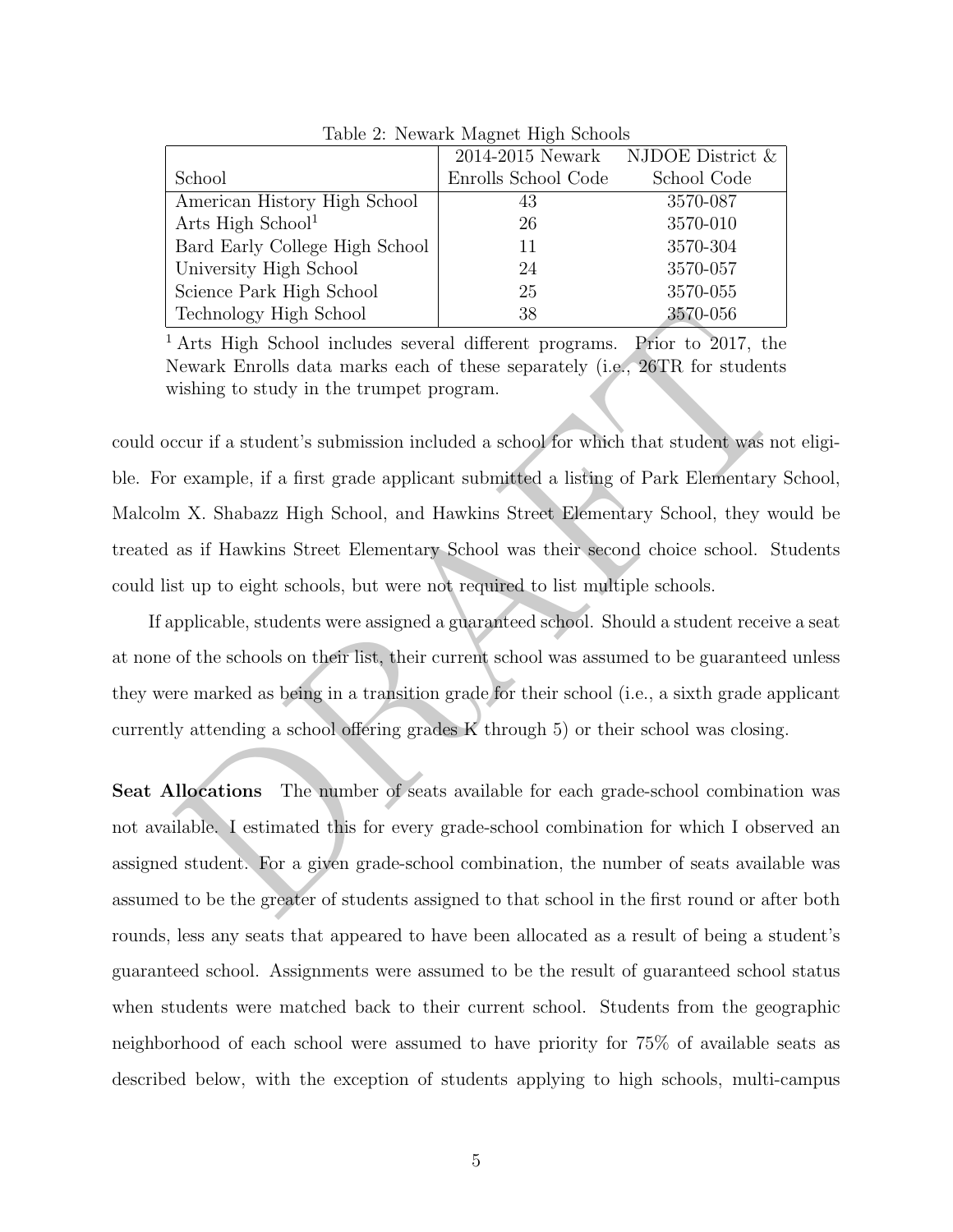charters, or Philip's Academy Charter School.<sup>1</sup>

Propensity Score Calculation Newark Enrolls assigns students to schools based on students' preferred list of schools, the number of seats available, a priority system, and a randomly generated lottery number. To generate the likelihood that a particular student would be assigned to a charter school holding constant all students' preferences, I simulated this process 500 times with new randomly generated lottery numbers.

For each simulated round of this process, the following algorithm was completed after generating new lottery numbers distributed uniformly between 0 and 1, with lower numbers granting higher probability of admission:

- cess 500 times with new randomly generated lottery numbers.<br>
Yeach simulated round of this process, the following algorithm was completed after<br>
ing new lottery numbers distributed uniformly between 0 and 1, with lower num 1. Assign all students to a school. For the first iteration, use the first choice school for all students. For all later iterations, use the same school as the previous iteration if they were temporarily assigned admission; otherwise use the next school on the student's list.
- 2. Assign all students two priority numbers.
	- (a) Students' non-geographic priority number is their lottery number plus 0 if their current school is closing, 1 if they have a sibling at their applied school, and 2 otherwise.
	- (b) Students' geographic priority number is their lottery number plus 0 if their current school is closing, 1 if they have a sibling at their applied school, 2 if they reside in the same neighborhood as their applied school, and 3 otherwise.
- 3. For magnet schools, assign temporary admission if they were eventually assigned to their applied school and 0 otherwise.
- 4. For non-magnet schools, rank all students by geographic priority number at each gradeschool combination, with the lowest number assigned a rank of 1. Assign temporary

<sup>1</sup>Based on discussions with NPS employees familiar with the process, Philip's Academy Charter School was unable to apply geographic preferences due to rules regarding funding received from the federal government.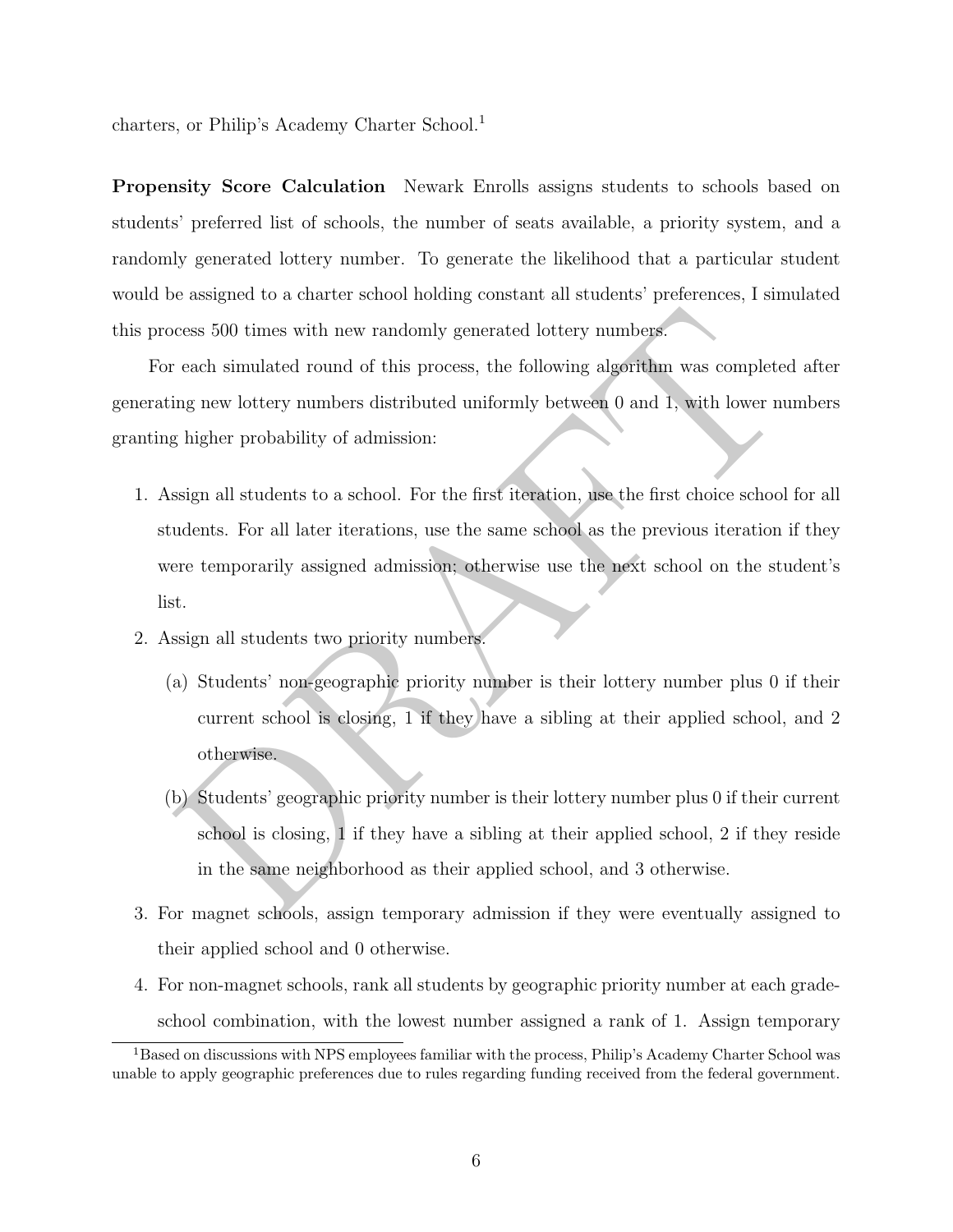admission if their numerical rank is less than 75% of available seats for that gradeschool combination.

- 5. For students applying to non-magnet schools and not assigned admission in the previous step, re-rank them within each grade-school combination by non-geographic priority number, and assign temporary admission if their numerical rank is less than 25% of available seats for that grade-school combination.
- 6. Repeat this process until all students have been assigned to a school or have exhausted all schools on their list without being assigned a seat.
- 7. For students still unassigned at the end of this process, assign them to their guaranteed school if applicable. Otherwise, classify them as unassigned.

At the end of this process, there are three possible outcomes for each student: they are assigned to a school on their list, they are assigned to their guaranteed school, or they are unassigned.

avanone seas for that grate-school combination.<br>
Espect this process until all students have been assigned to a school or have exhausted<br>
is schools on their list without being assigned a seat.<br>
For students still unassign For each student, their charter school propensity score was calculated as the proportion of instances where their assigned school was one of the participating charter schools in Table 1. For example, if a student was assigned to a charter school in 200 of the 500 simulations, their charter propensity score would be 0.4. Correspondingly, for the analysis that separates charters by their operators, each student's charter school propensity score was the proportion of instances where their final assigned school was either TEAM Charter Schools (KIPP) or North Star Academy Charter School (Uncommon Schools).

### 5 Data Merge

All students who participated in the first round of Newark Enrolls received a charter school propensity score and a propensity score for attending a school operated by KIPP or Uncommon. These scores (and control variables found in the Newark Enrolls data) were merged to NJDOE administrative records for the year of and the year following assignment using students' Statewide Student Identifier (SID) numbers. 21.65% and 18.28% of students in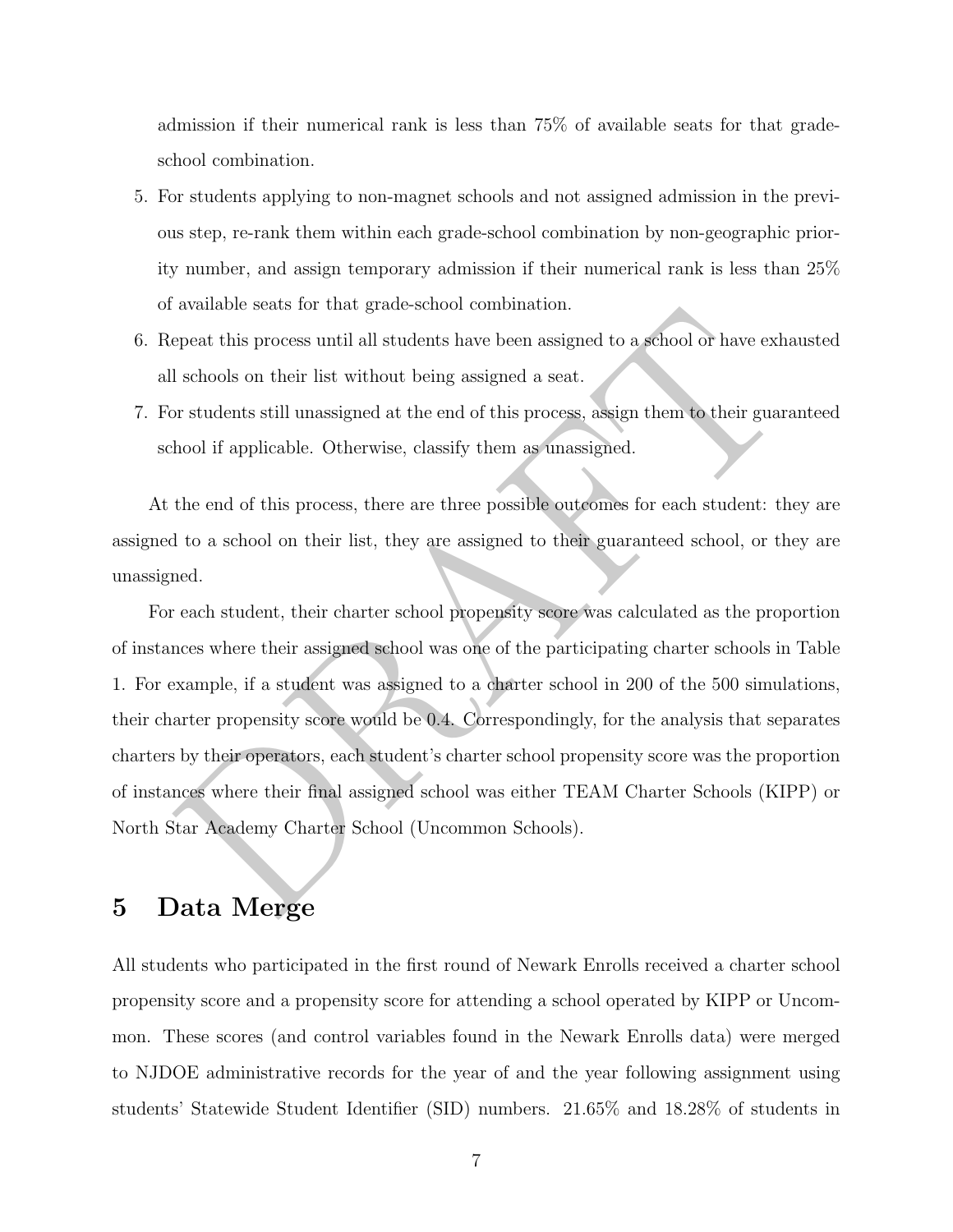the 2014 and 2015 Newark Enrolls data respectively are missing an SID code. 14.3% and 16.9% of students in the 2014 and 2015 Newark Enrolls data have an SID code, but cannot be matched to records in one or both NJDOE files.

#### 6 Regression Samples

ncluded in my regression sample for *n* years after assignment, a student must have at<br>ated in that year's Newark Enrolls first round assignments, successful merge to NJ<br>cords by SID number, possess a valid test score in To be included in my regression sample for  $n$  years after assignment, a student must have participated in that year's Newark Enrolls first round assignments, successful merge to NJ-DOE records by SID number, possess a valid test score in the year prior to assignment, and possess a valid test score in the same subject (Math, LAL) in the  $n^{th}$  year after assignment. I do not require that students in the math regressions have valid current or prior LAL test scores and vice versa. Similarly, for regressions on test scores 2, 3, or 4 years after assignment, I do not require that students have valid test scores for the intervening years.

All regressions, unless noted otherwise, contain the following control variables:

- Charter school propensity score or KIPP/Uncommon charter school propensity score.
- Test score in the year prior to assignment.
- An indicator for whether they were previously attending a charter school.
- An indicator for whether they were previously attending a magnet school.
- A set of indicators for student race.
- Gender.
- Grade applied for.
- Neighborhood at the time of Newark Enrolls assignment.
- IEP status at the time of Newark Enrolls assignment.
- Free lunch status at the time of Newark Enrolls assignment.
- LEP status as of the year following Newark Enrolls assignment.
- Special education status as of the year following Newark Enrolls assignment.
- Free and reduced lunch status as of the year following Newark Enrolls assignment.
- A set of cohort indicators.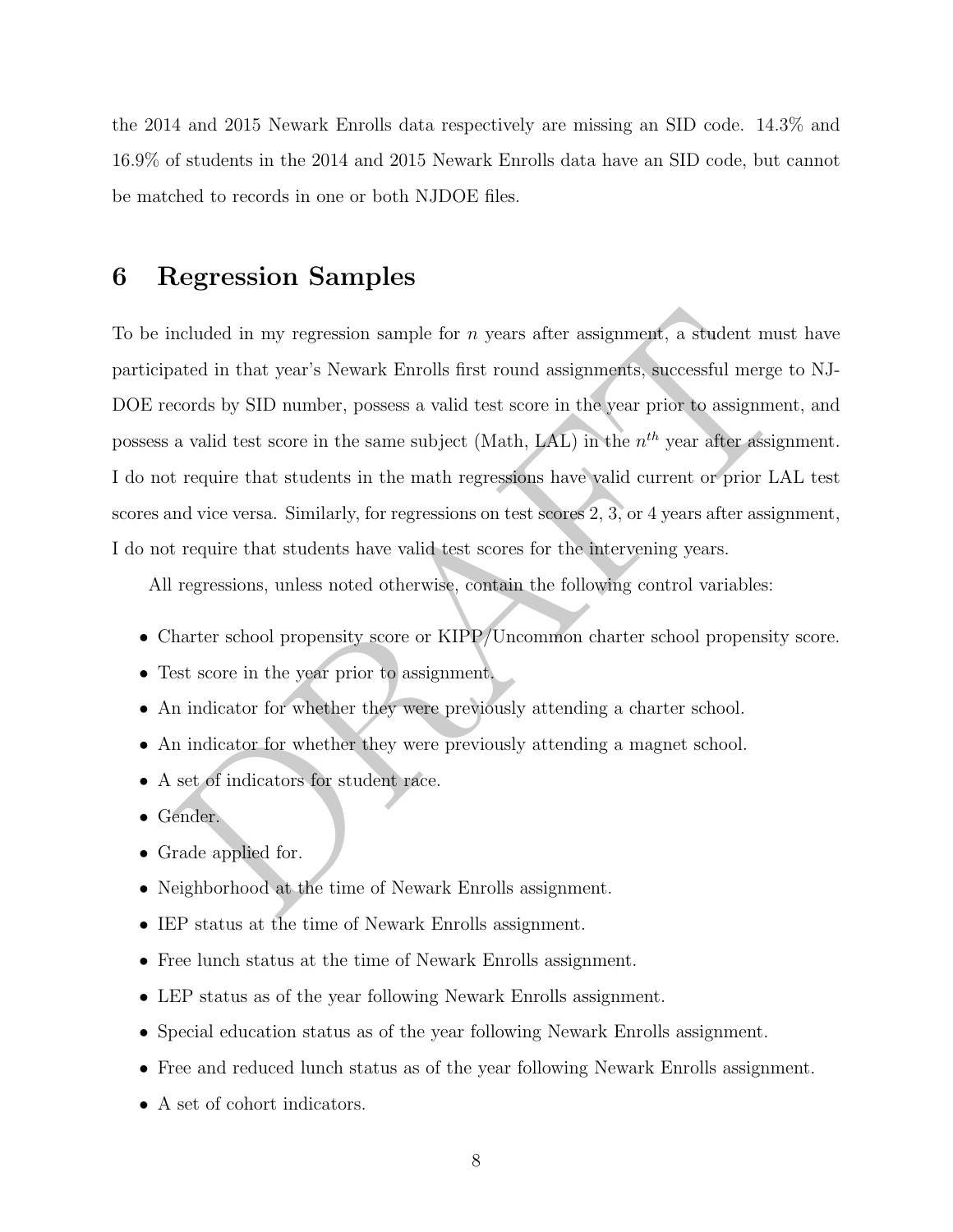## 7 Individual Year Regressions

|                                                    |            | $\overline{\text{Year 1}}$ |            | $\overline{\text{Year 2}}$ | $\overline{\text{Year 3}}$ |            |            | Year 4          |
|----------------------------------------------------|------------|----------------------------|------------|----------------------------|----------------------------|------------|------------|-----------------|
|                                                    |            |                            |            |                            | Mathematics                |            |            |                 |
| Participating Charter                              | $0.293***$ |                            | $0.210***$ |                            | $0.162**$                  |            | $0.304***$ |                 |
|                                                    | (0.064)    |                            | (0.076)    |                            | (0.077)                    |            | (0.096)    |                 |
| KIPP or Uncommon                                   |            | $0.442***$                 |            | $0.314***$                 |                            | $0.408***$ |            | $0.425***$      |
|                                                    |            | (0.075)                    |            | (0.082)                    |                            | (0.085)    |            | (0.102)         |
| Other Participating Charter                        |            | $0.133\,$                  |            | 0.122                      |                            | $-0.089$   |            | 0.069           |
|                                                    |            | (0.081)                    |            | (0.100)                    |                            | (0.101)    |            | (0.142)         |
| Non-Participating Charter                          | $0.258***$ | $0.275***$                 | $0.154*$   | $0.166*$                   | 0.013                      | 0.040      | $0.189*$   | $0.194*$        |
|                                                    | (0.089)    | (0.089)                    | (0.084)    | (0.085)                    | (0.096)                    | (0.095)    | (0.109)    | (0.108)         |
| $\hbox{Observations}$                              | 2,875      | 2,875                      | 3,111      | 3,111                      | 2,551                      | 2,551      | 1,440      | 1,440           |
|                                                    |            |                            |            |                            | English and Language Arts  |            |            |                 |
| Participating Charter                              | $0.261***$ |                            | $0.242***$ |                            | $0.252***$                 |            | $0.377***$ |                 |
|                                                    | (0.060)    |                            | (0.070)    |                            | (0.081)                    |            | (0.094)    |                 |
| $\operatorname{KIPP}$ or $\operatorname{Uncommon}$ |            | $0.449***$                 |            | $0.452***$                 |                            | $0.488***$ |            | $0.524^{***}\,$ |
|                                                    |            | (0.068)                    |            | (0.077)                    |                            | (0.092)    |            | (0.096)         |
| Other Participating Charter                        |            | 0.050                      |            | $-0.004$                   |                            | $-0.006$   |            | 0.041           |
|                                                    |            | (0.076)                    |            | (0.090)                    |                            | (0.105)    |            | (0.145)         |
| Non-Participating Charter                          | $0.162*$   | $0.178**$                  | $0.212**$  | $0.228***$                 | $0.256**$                  | $0.279***$ | 0.175      | 0.174           |
|                                                    | (0.086)    | (0.085)                    | (0.089)    | (0.087)                    | (0.105)                    | (0.103)    | (0.128)    | (0.128)         |
| Observations                                       | 2,919      | 2,919                      | 3,101      | 3,101                      | 2,810                      | 2,810      | 1,454      | 1,454           |
|                                                    |            |                            |            | Table 3: 2014 Regressions  |                            |            |            |                 |
|                                                    |            |                            |            |                            |                            |            |            |                 |

Below are the results analogous to Table 2 and 3 for the 2014 and 2015 cohorts separately.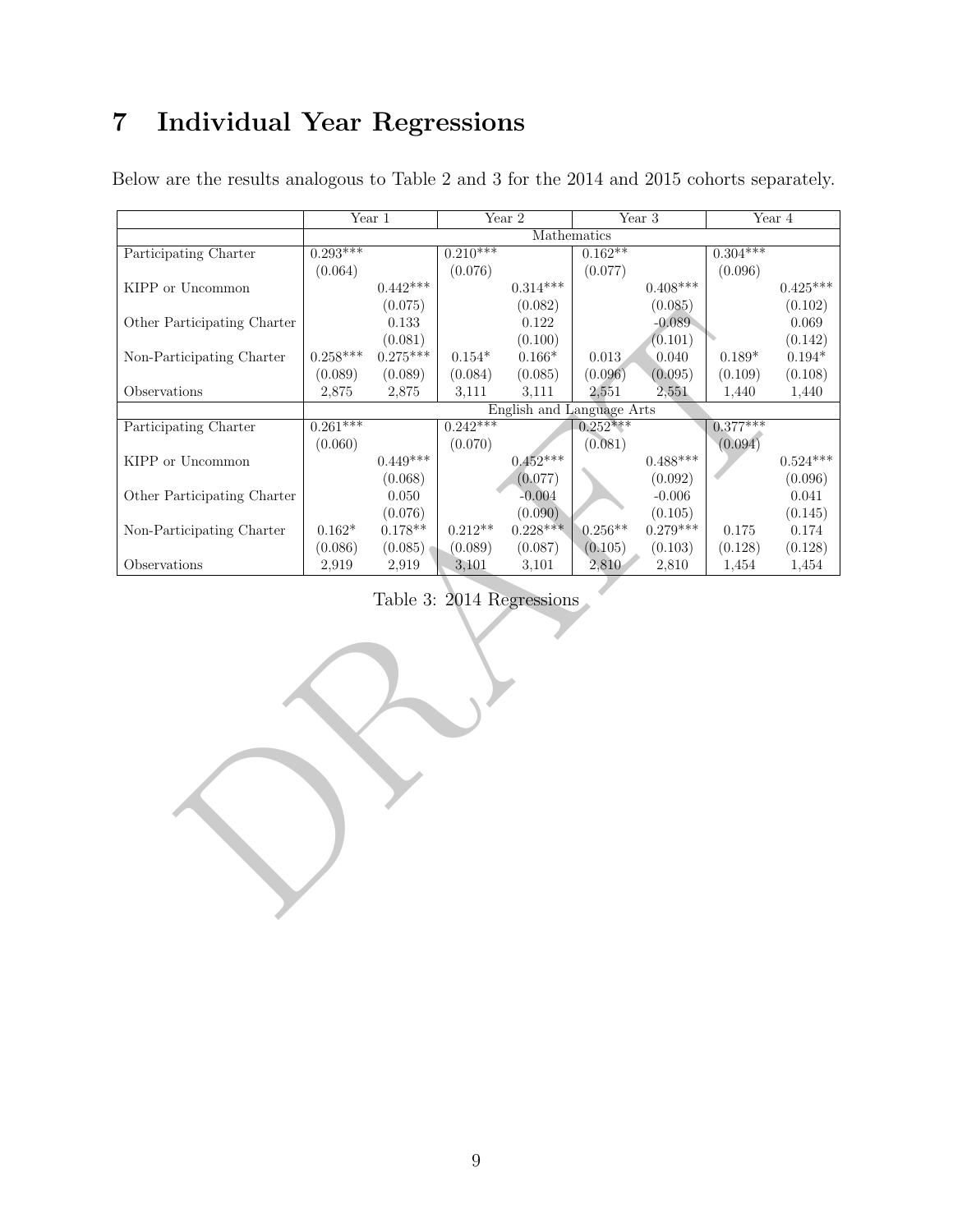|                             |            | Year 1                    |           | Year <sub>2</sub>         |            | Year 3     |
|-----------------------------|------------|---------------------------|-----------|---------------------------|------------|------------|
|                             |            |                           |           | Mathematics               |            |            |
| Participating Charter       | $0.254***$ |                           | 0.137     |                           | $0.443***$ |            |
|                             | (0.080)    |                           | (0.092)   |                           | (0.091)    |            |
| KIPP or Uncommon            |            | $0.338***$                |           | $0.246**$                 |            | $0.512***$ |
|                             |            | (0.083)                   |           | (0.098)                   |            | (0.105)    |
| Other Participating Charter |            | 0.098                     |           | $-0.071$                  |            | $0.280**$  |
|                             |            | (0.099)                   |           | (0.110)                   |            | (0.114)    |
| Non-Participating Charter   | $0.219***$ | $0.205**$                 | 0.036     | 0.022                     | 0.012      | $-0.004$   |
|                             | (0.082)    | (0.083)                   | (0.081)   | (0.083)                   | (0.117)    | (0.119)    |
| Observations                | 2,856      | 2,856                     | 2,631     | 2,631                     | 2,107      | 2,107      |
|                             |            |                           |           | English and Language Arts |            |            |
| Participating Charter       | $0.222***$ |                           | $0.210**$ |                           | $0.319***$ |            |
|                             | (0.074)    |                           | (0.085)   |                           | (0.089)    |            |
| KIPP or Uncommon            |            | $0.334***$                |           | $0.293***$                |            | $0.401***$ |
|                             |            | (0.088)                   |           | (0.099)                   |            | (0.097)    |
| Other Participating Charter |            | 0.071                     |           | 0.026                     |            | 0.149      |
|                             |            | (0.083)                   |           | (0.106)                   |            | (0.117)    |
| Non-Participating Charter   | $0.220**$  | $0.231**$                 | 0.143     | 0.119                     | $0.234**$  | $0.222**$  |
|                             | (0.090)    | (0.092)                   | (0.102)   | (0.104)                   | (0.113)    | (0.113)    |
| Observations                | 2,829      | 2,829                     | 2,579     | 2,579                     | 2,233      | 2,233      |
|                             |            | Table 4: 2015 Regressions |           |                           |            |            |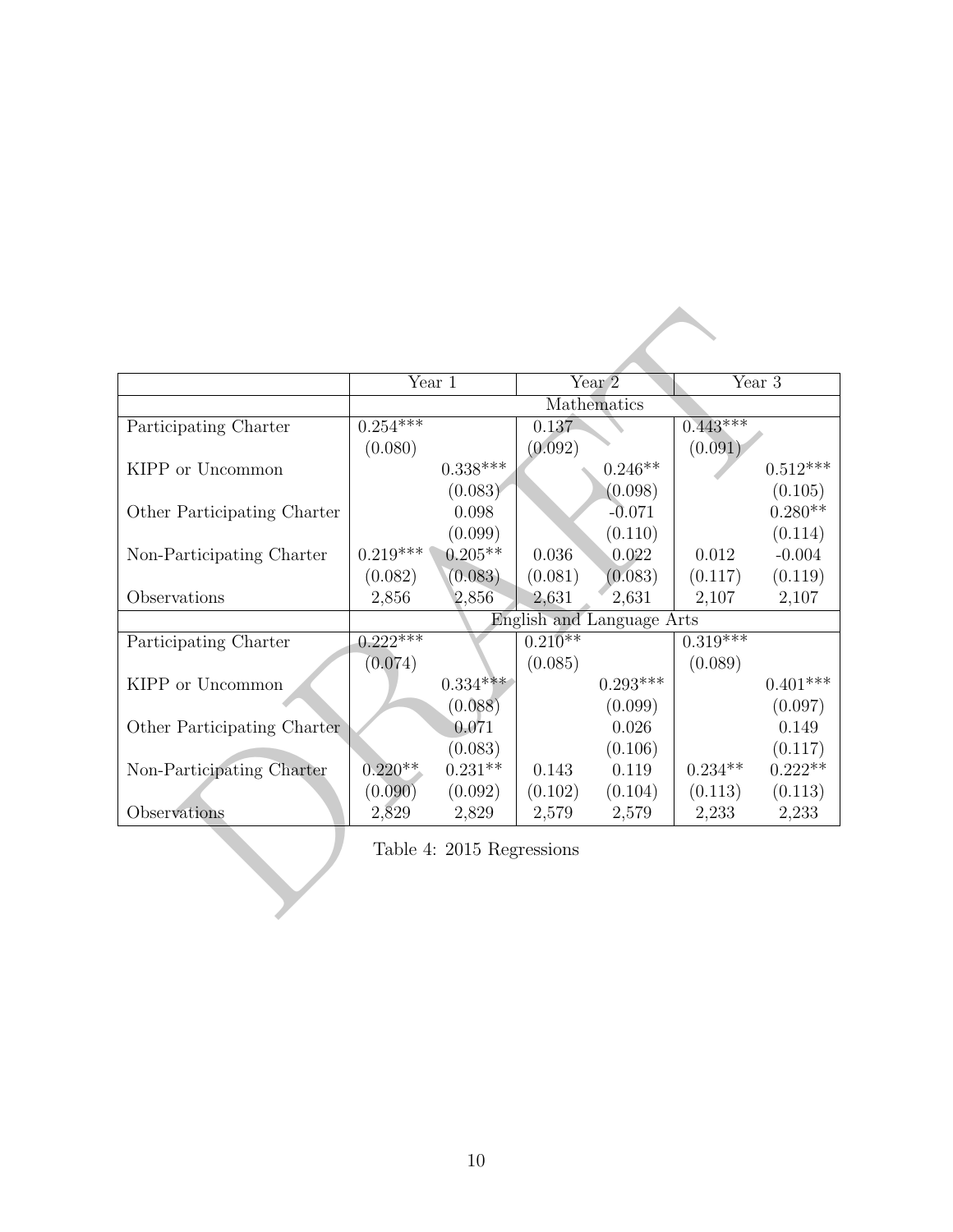## 8 Observation Counts for Tables 2-4

| School Attended             | Year 1 | Year 2 Year 3 |       |
|-----------------------------|--------|---------------|-------|
| <b>KIPP</b>                 | 312    | 380           | 358   |
| Uncommon Schools            | 449    | 486           | 465   |
| Other Participating Charter | 823    | 813           | 684   |
| Non-Participating Charter   | 112    | 89            | 71    |
| Non-Charter                 | 4,035  | 3,974         | 3,080 |
| Total                       | 5,731  | 5,742         | 4,658 |

Combined 2014-2015 Mathematics Regression

Combined 2014-2015 English and Language Arts Regression

| Non-Charter                                             | 4,035<br>3,974<br>3,080    |
|---------------------------------------------------------|----------------------------|
| Total                                                   | 5,731<br>5,742<br>4,658    |
| Table 5: Observations by Category, Table 2.             |                            |
| Combined 2014-2015 English and Language Arts Regression |                            |
| School Attended                                         | Year 3<br>Year 1<br>Year 2 |
| <b>KIPP</b>                                             | 396<br>370<br>328          |
| Uncommon Schools                                        | 453<br>469<br>488          |
| Other Participating Charter                             | 685<br>856<br>823          |
| Non-Participating Charter                               | 89<br>71<br>112            |
| Non-Charter                                             | 3,448<br>3,999<br>3,884    |
| Total                                                   | 5,748<br>5,680<br>5,043    |
| Table 6: Observations by Category, Table 3              |                            |
|                                                         |                            |